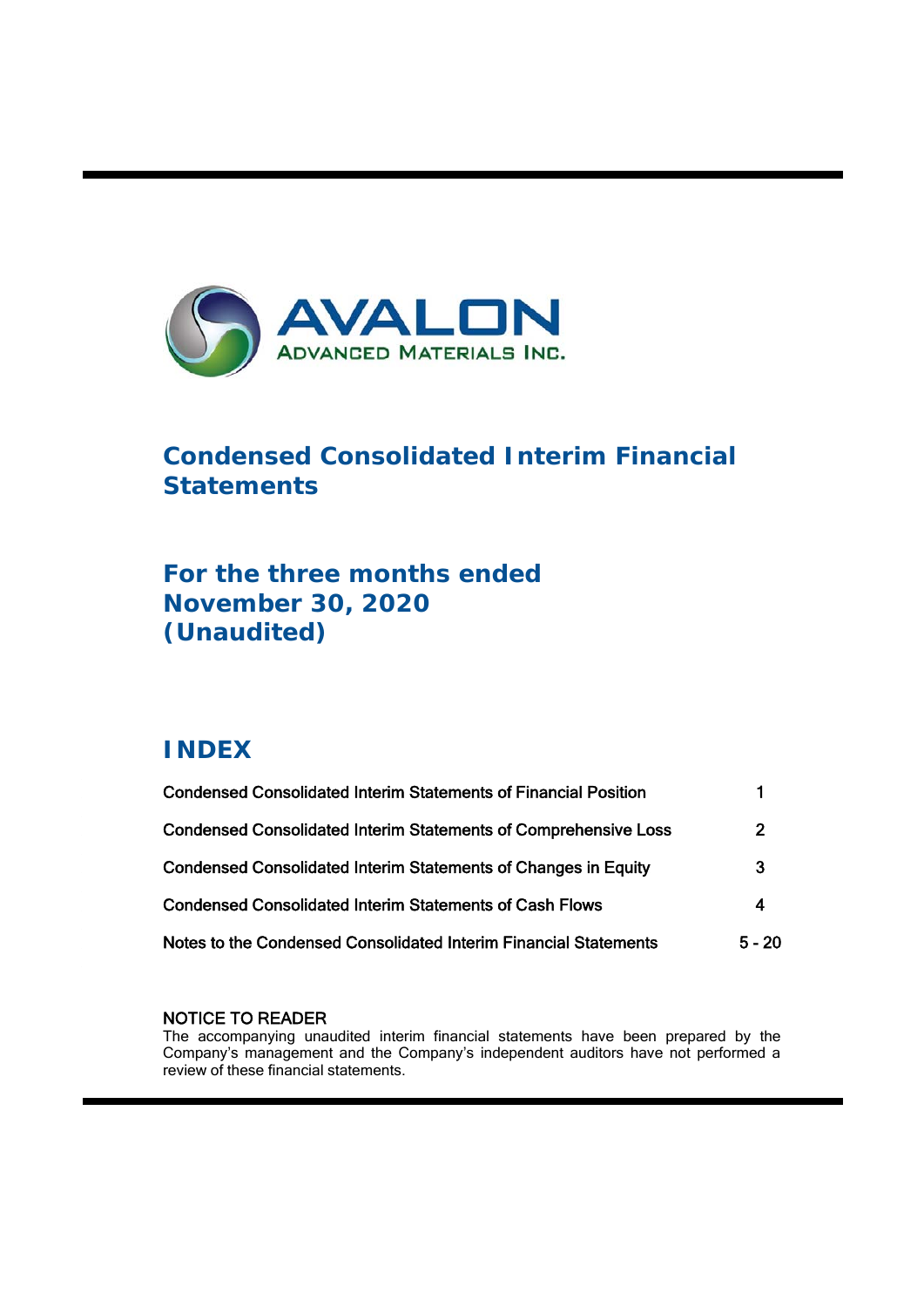# **Condensed Consolidated Interim Statements of Financial Position (expressed in Canadian Dollars) (Unaudited)**

|                                                       | November 30,<br>2020 |                    | August 31,<br>2020       |
|-------------------------------------------------------|----------------------|--------------------|--------------------------|
| <b>Assets</b>                                         |                      |                    |                          |
| <b>Current Assets</b>                                 |                      |                    |                          |
| Cash and cash equivalents                             | \$                   | 843,185            | \$<br>1,295,723          |
| Other receivables                                     |                      | 202,908            | 263,141                  |
| Prepaid expenses and deposits                         |                      | 97,797             | 118,536                  |
|                                                       |                      | 1,143,890          | 1,677,400                |
| <b>Non-Current Assets</b>                             |                      |                    |                          |
| Exploration and evaluation assets (note 4)            |                      | 12,184,545         | 12,083,199               |
| Property, plant and equipment (note 5)                |                      | 102,787,855        | 102,836,885              |
|                                                       |                      | 114,972,400        | 114,920,084              |
|                                                       | \$                   | 116,116,290        | \$<br>116,597,484        |
|                                                       |                      |                    |                          |
| <b>Liabilities</b>                                    |                      |                    |                          |
| <b>Current Liabilities</b>                            |                      |                    |                          |
| Accounts payable<br><b>Accrued liabilities</b>        | \$                   | 285,899<br>573,260 | \$<br>153,743<br>574,383 |
| Deferred flow-through share premium (note 6)          |                      | 105,928            | 136,800                  |
| Current portion of lease obligation (note 7)          |                      | 183,350            | 178,893                  |
|                                                       |                      | 1,148,437          | 1,043,819                |
|                                                       |                      |                    |                          |
| <b>Non-Current Liabilities</b>                        |                      |                    |                          |
| Lease obligation (note 7)                             |                      | 641,689            | 688,574                  |
| Derivative liabilities (note 8)                       |                      | 252,884            | 59,827                   |
| Site closure and reclamation provisions               |                      | 303.600            | 303,600                  |
|                                                       |                      | 1,198,173          | 1,052,001                |
|                                                       |                      | 2,346,610          | 2,095,820                |
|                                                       |                      |                    |                          |
| <b>Shareholders' Equity</b><br>Share Capital (note 9) |                      | 179,329,547        | 179,329,547              |
| Reserve for Warrants (note 9b)                        |                      | 4,336,481          | 4,336,481                |
| Reserve for Share Based Payments (note 9c)            |                      | 17,359,996         | 17,333,864               |
| Reserve for Brokers' Compensation Warrants (note 9d)  |                      | 286,000            | 286,000                  |
| <b>Accumulated Deficit</b>                            |                      | (87, 542, 344)     | (86, 784, 228)           |
|                                                       |                      | 113,769,680        | 114,501,664              |
|                                                       | \$                   | 116,116,290        | \$<br>116,597,484        |

Approved on behalf of the Board

"Donald S. Bubar" , Director

"Alan Ferry" , Director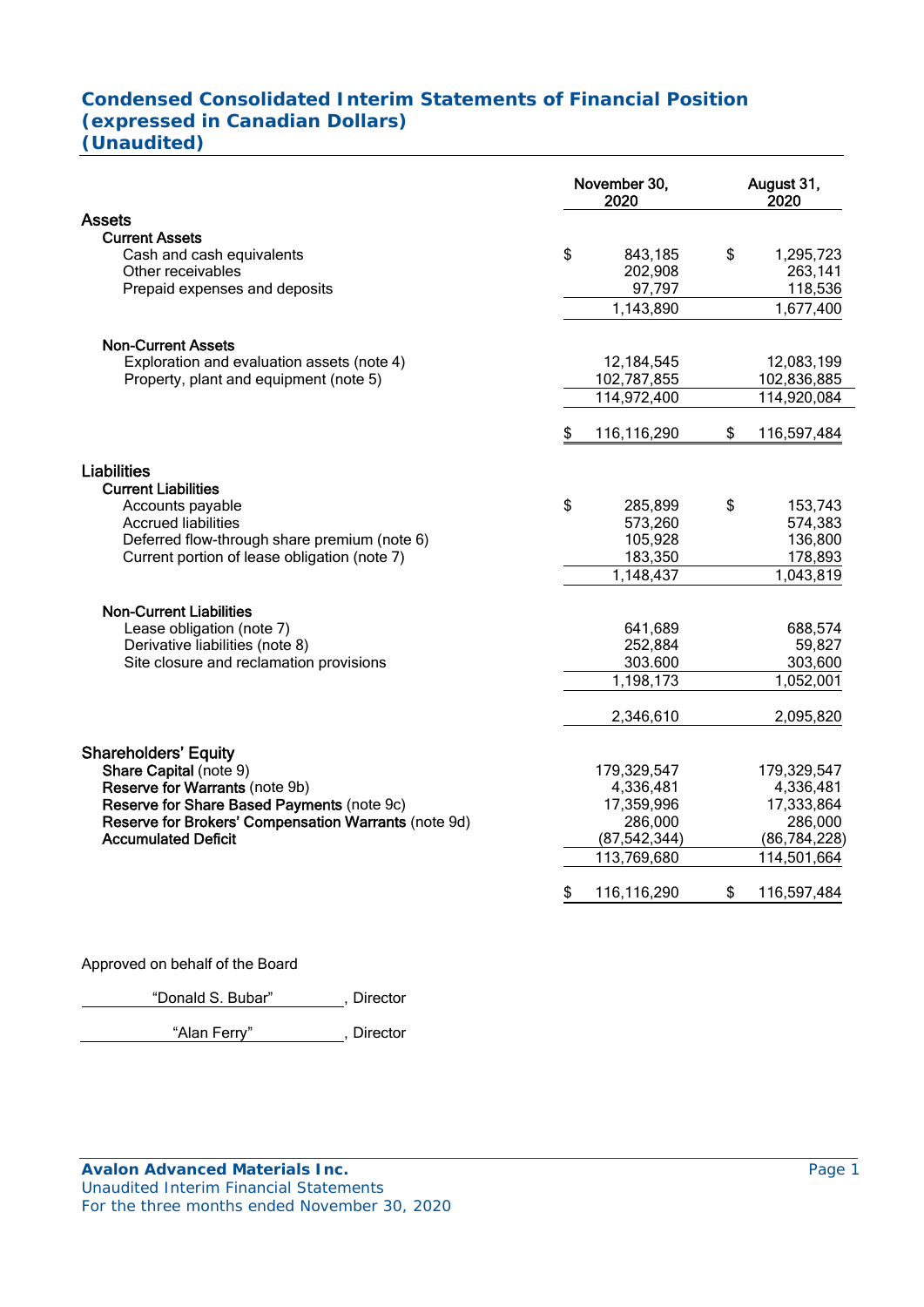# **Condensed Consolidated Interim Statements of Comprehensive Loss (expressed in Canadian Dollars, except number of shares) (unaudited)**

|                                                                                                                                                                                                                                                                                                                         | <b>Three Months Ended</b><br>November 30,                          |    |                                                                           |  |
|-------------------------------------------------------------------------------------------------------------------------------------------------------------------------------------------------------------------------------------------------------------------------------------------------------------------------|--------------------------------------------------------------------|----|---------------------------------------------------------------------------|--|
|                                                                                                                                                                                                                                                                                                                         | 2020                                                               |    | 2019                                                                      |  |
| Revenue                                                                                                                                                                                                                                                                                                                 |                                                                    |    |                                                                           |  |
| Interest<br>Management fees (note 5a)                                                                                                                                                                                                                                                                                   | \$<br>1,016<br>2,070                                               | \$ | 9,990<br>89,987                                                           |  |
|                                                                                                                                                                                                                                                                                                                         | 3,086                                                              |    | 99,977                                                                    |  |
| <b>Expenses</b>                                                                                                                                                                                                                                                                                                         |                                                                    |    |                                                                           |  |
| Corporate and administrative (note 10)<br>General exploration<br>Depreciation (note 5)<br>Share based compensation (note 9c)<br>Interest on lease obligation<br>Foreign exchange gain<br>Increase in fair value of convertible redeemable preferred shares<br>Increase in fair value of derivative liabilities (note 8) | 514,027<br>14,553<br>34,542<br>25,244<br>10,667<br>(16)<br>193,057 |    | 579,977<br>11,603<br>60,296<br>17,821<br>8,405<br>(51)<br>31,500<br>8,891 |  |
|                                                                                                                                                                                                                                                                                                                         | 792,074                                                            |    | 718,442                                                                   |  |
| <b>Net Loss before Income Taxes</b>                                                                                                                                                                                                                                                                                     | (788, 988)                                                         |    | (618, 465)                                                                |  |
| <b>Deferred Income Tax Recoveries</b>                                                                                                                                                                                                                                                                                   | 30,872                                                             |    | 42,080                                                                    |  |
| Net Loss and Total Comprehensive Loss for the period                                                                                                                                                                                                                                                                    | \$<br>(758, 116)                                                   | \$ | (576,385)                                                                 |  |
| Loss per Share - Basic and Diluted                                                                                                                                                                                                                                                                                      | \$<br>(0.002)                                                      | \$ | (0.002)                                                                   |  |
| Weighted Average Number of Common Shares Outstanding<br>- Basic and Diluted                                                                                                                                                                                                                                             | 348,413,157                                                        |    | 322, 161, 180                                                             |  |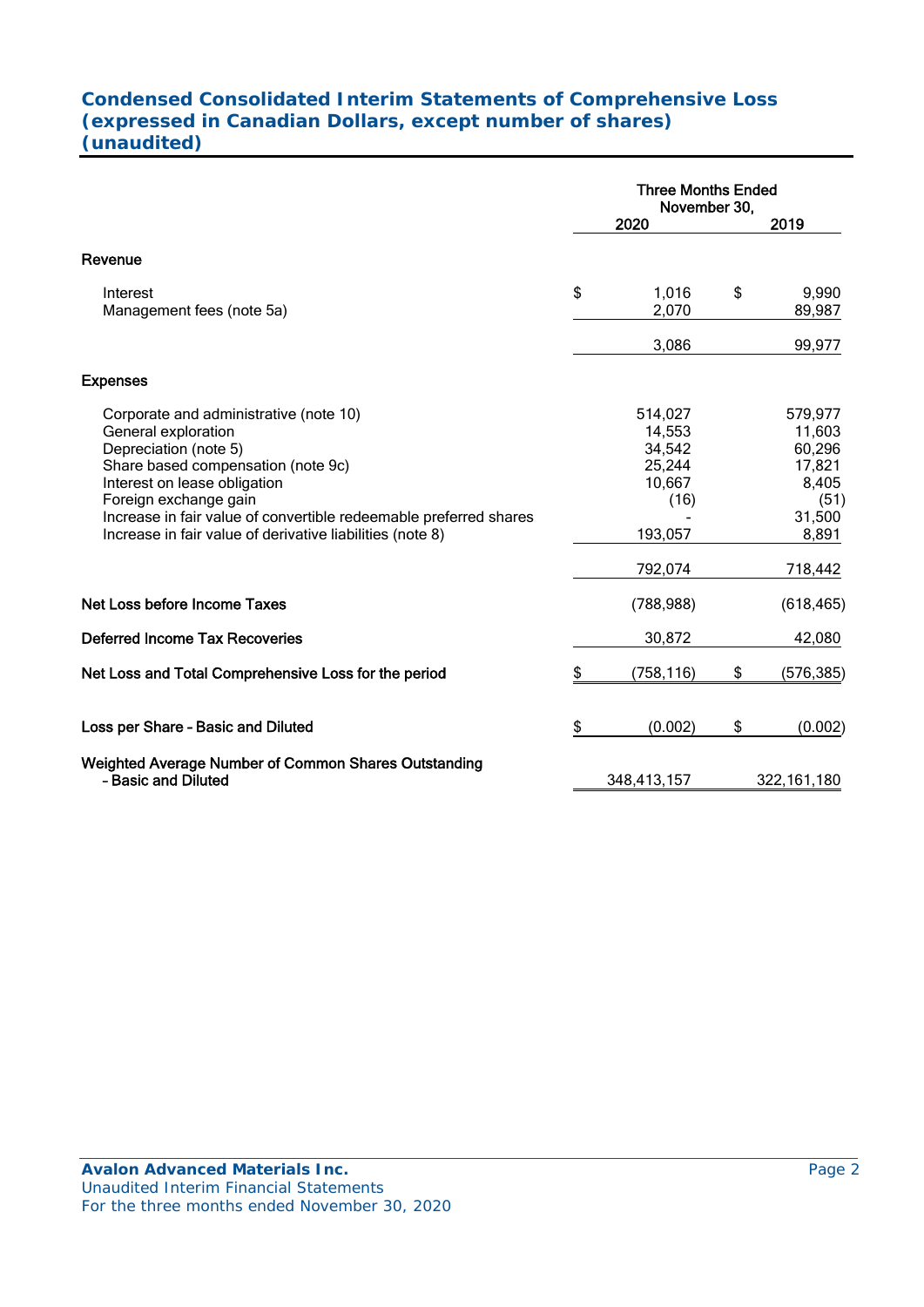# **Condensed Consolidated Interim Statements of Changes in Equity (expressed in Canadian Dollars, except number of shares) (unaudited)**

|                                                                                                                                                                                                                              | <b>Share Capital</b>                                  |    |                                                          |     | <b>Reserves</b>             |     |                                |     |                                                    |     |                               |     |                                                                                   |
|------------------------------------------------------------------------------------------------------------------------------------------------------------------------------------------------------------------------------|-------------------------------------------------------|----|----------------------------------------------------------|-----|-----------------------------|-----|--------------------------------|-----|----------------------------------------------------|-----|-------------------------------|-----|-----------------------------------------------------------------------------------|
|                                                                                                                                                                                                                              | Number of<br><b>Shares</b>                            |    | <b>Amount</b>                                            |     | Warrants                    |     | <b>Share Based</b><br>Payments |     | <b>Brokers'</b><br>Compensation<br><b>Warrants</b> |     | Accumulated<br><b>Deficit</b> |     | Total                                                                             |
| Balance at September 1, 2019<br>Conversion of redeemable preferred shares<br>Conversion of note payable<br>Share based compensation<br>Net loss for the three month period                                                   | 314,652,449<br>7,676,845<br>2,846,254                 |    | 177,802,700<br>337,312<br>116,667                        |     | 4,330,037                   | \$. | 17,225,482<br>20,866           | S   | 286,000                                            | S   | (81, 416, 964)<br>(576, 385)  | S.  | 118,227,255<br>337,312<br>116,667<br>20,866<br>(576, 385)                         |
| Balance at November 30, 2019<br>Equity offerings<br>Conversion of redeemable preferred shares<br>Conversion of note payable<br>Share based compensation<br>Share issuance costs - cash<br>Net loss for the nine month period | 325, 175, 548<br>6,000,000<br>16,029,880<br>1,207,729 | S  | 178,256,679<br>396,000<br>660,187<br>58,333<br>(41, 652) |     | 4,330,037<br>7,200<br>(756) | S.  | 17,246,348<br>87,516           | S   | 286,000                                            | S   | (81,993,349)<br>(4,790,879)   | S.  | 118,125,715<br>403,200<br>660,187<br>58,333<br>87,516<br>(42, 408)<br>(4,790,879) |
| Balance at August 31, 2020<br>Share based compensation<br>Net loss for the three month period                                                                                                                                | 348,413,157                                           | S. | 179,329,547                                              | SS. | 4,336,481                   | S.  | 17,333,864<br>26,132           | \$  | 286,000                                            | \$. | (86, 784, 228)<br>(758, 116)  | SS. | 114,501,664<br>26,132<br>(758, 116)                                               |
| Balance at November 30, 2020                                                                                                                                                                                                 | 348,413,157                                           |    | 179,329,547                                              |     | 4,336,481                   | \$  | 17,359,996                     | \$. | 286,000                                            |     | (87, 542, 344)                | S.  | 113,769,680                                                                       |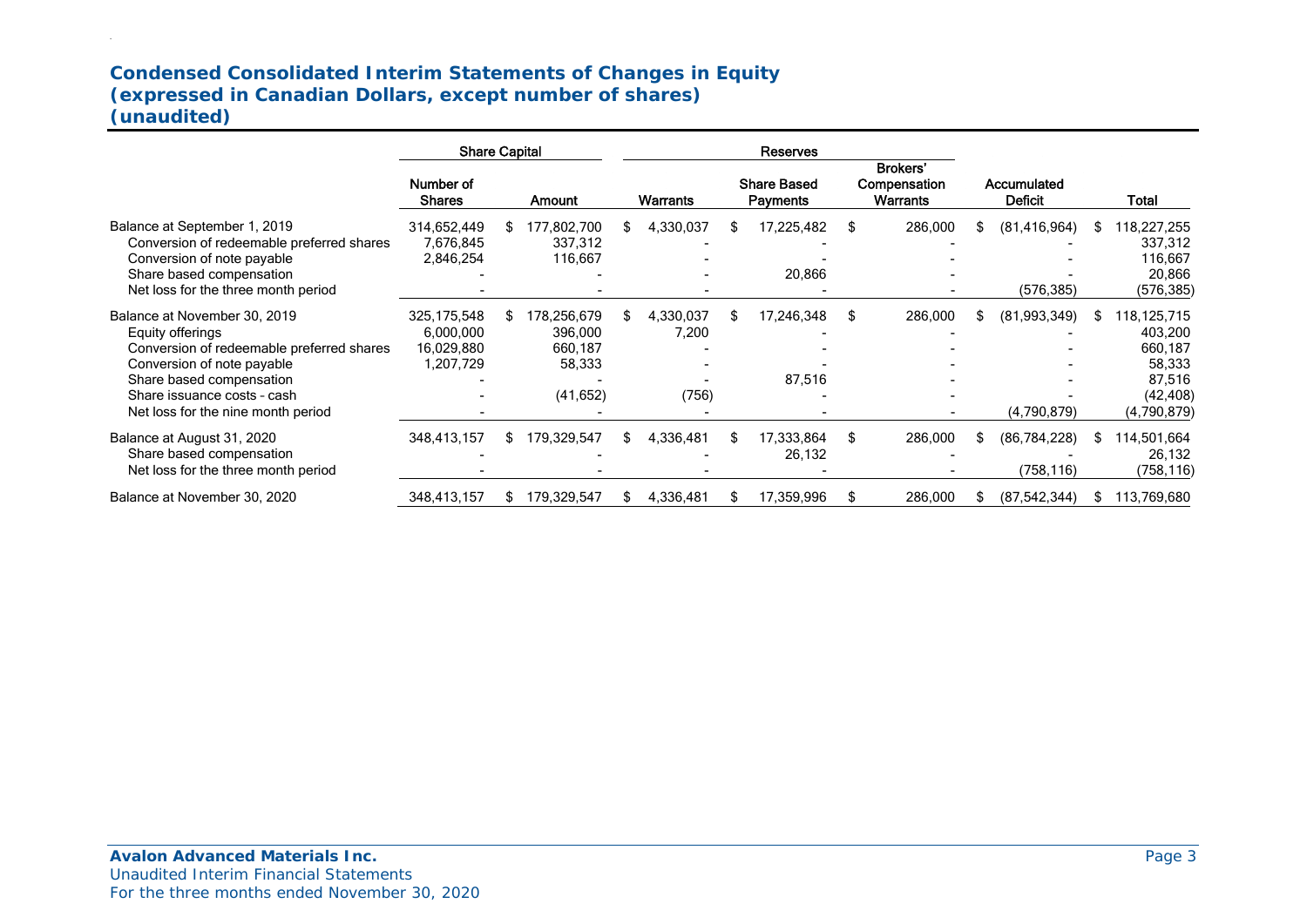# **Condensed Consolidated Interim Statements of Cash Flows (expressed in Canadian Dollars) (unaudited)**

|                                                                                                                                     | <b>Three Months Ended</b><br>November 30, |                                            |    |                                             |
|-------------------------------------------------------------------------------------------------------------------------------------|-------------------------------------------|--------------------------------------------|----|---------------------------------------------|
|                                                                                                                                     |                                           | 2020                                       |    | 2019                                        |
| <b>Operating Activities</b>                                                                                                         |                                           |                                            |    |                                             |
| Cash paid to employees<br>Cash paid to suppliers<br>Interest received<br>Management fees received                                   | \$                                        | (163, 305)<br>(155, 116)<br>1,016<br>3,327 | \$ | (511, 835)<br>(143, 881)<br>9,990<br>58,380 |
| Cash Used by Operating Activities                                                                                                   |                                           | (314, 078)                                 |    | (587, 346)                                  |
| <b>Financing Activities</b>                                                                                                         |                                           |                                            |    |                                             |
| Share issuance costs paid<br>Lease payments                                                                                         |                                           | (9,508)<br>(23, 450)                       |    | (49, 108)                                   |
| Cash Used by Financing Activities                                                                                                   |                                           | (32, 958)                                  |    | (49, 108)                                   |
| <b>Investing Activities</b>                                                                                                         |                                           |                                            |    |                                             |
| Exploration and evaluation assets<br>Property, plant and equipment<br>Proceeds from sale of property, plant and equipment (note 5a) |                                           | (104, 448)<br>(1,070)                      |    | (275, 114)<br>(68, 196)<br>1,800,000        |
| Cash Provided (Used) by Investing Activities                                                                                        |                                           | (105, 518)                                 |    | 1,456,690                                   |
| <b>Change in Cash and Cash Equivalents</b>                                                                                          |                                           | (452, 554)                                 |    | 820,236                                     |
| Foreign Exchange Effect on Cash                                                                                                     |                                           | 16                                         |    | 51                                          |
| Cash and Cash Equivalents - beginning of period                                                                                     |                                           | 1,295,723                                  |    | 1,881,841                                   |
| Cash and Cash Equivalents - end of period                                                                                           | \$                                        | 843,185                                    | \$ | 2,702,128                                   |

Supplemental Cash Flow Information (note 13)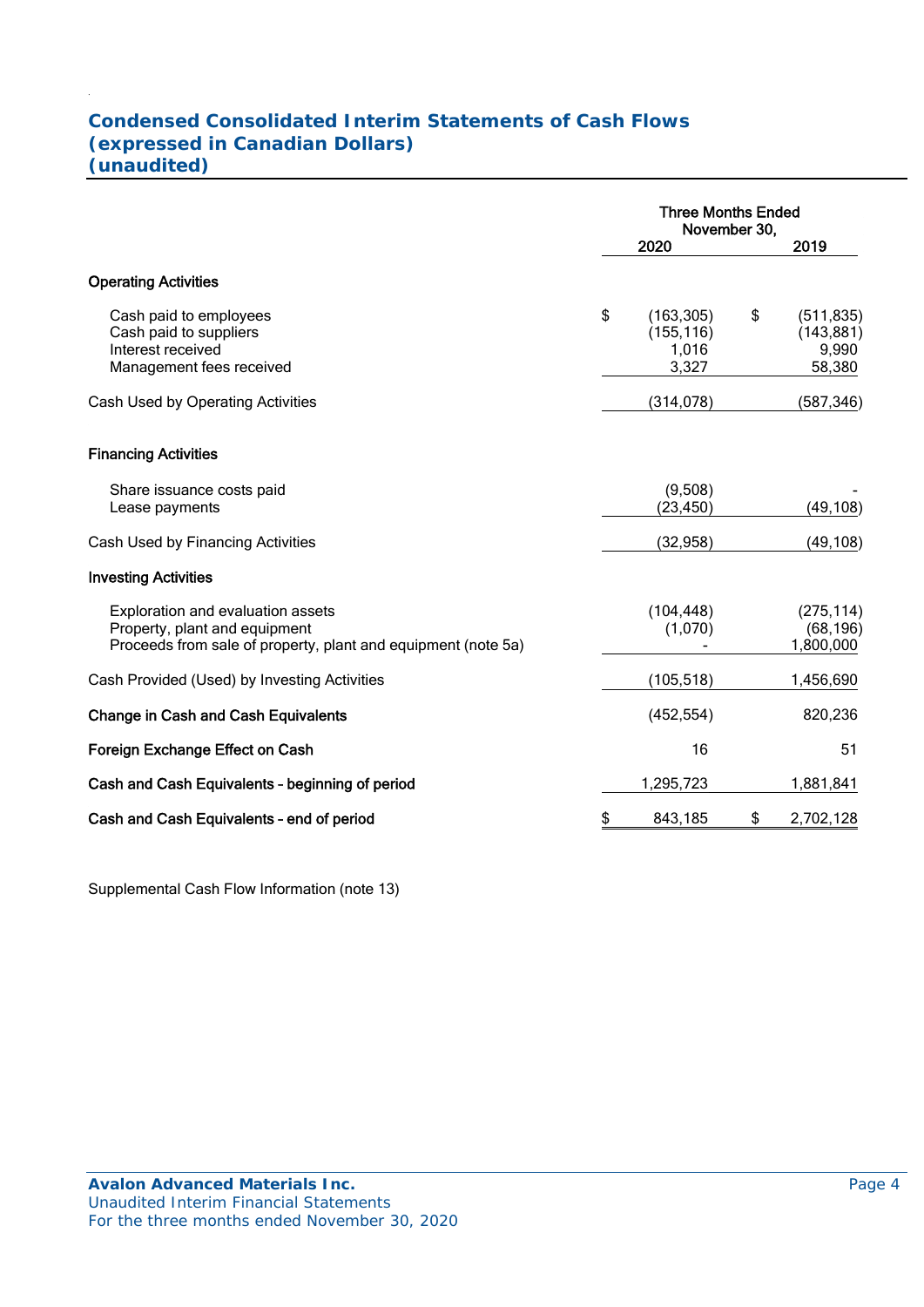## **1. Nature of Operations and Going Concern Uncertainty**

Avalon Advanced Materials Inc. ("Avalon") is a publicly listed company incorporated in Canada and continued under the *Canada Business Corporations Act*. Avalon's common shares are listed on the Toronto Stock Exchange (the "TSX") (TSX: AVL), on the OTCQB® Venture Market (OTCQB: AVLNF), and the Frankfurt Stock Exchange in Germany. The registered address, principal address and records office of Avalon is located at 130 Adelaide Street West, Suite 1901, Toronto, Ontario, Canada, M5H 3P5.

Avalon, together with its subsidiaries (collectively, the "Company") is principally engaged in the acquisition, exploration, evaluation and development of specialty metal and mineral properties, located principally in Canada. To date, the Company has not earned any significant revenues.

The realization of amounts shown for its development asset – the Nechalacho Rare Earth Elements Project (the "Nechalacho REE Project") and its exploration and evaluation assets is dependent upon the discovery of economically recoverable reserves (where not already identified), the ability of the Company to obtain the necessary financing to develop these assets, and future profitable production or proceeds of disposition from these assets.

These unaudited condensed consolidated interim financial statements have been prepared in accordance with International Financial Reporting Standards ("IFRS") as issued by the International Accounting Standards Board ("IASB") applicable to a going concern, which assumes the Company will continue to meet its obligations and discharge its liabilities in the normal course of business for the foreseeable future. Different bases of measurement may be appropriate when a company is not expected to continue operations for the foreseeable future. The Company is in the exploration and development stage and raises funds in the equity markets to conduct its business activities. The Company has incurred losses in the current and prior periods, with a net loss of \$758,116 for the three months ended November 30, 2020 (the "Quarter") and an accumulated deficit of \$87,542,344 as at November 30, 2020. The Company's cash and cash equivalents balance at November 30, 2020 was \$843,185, and the working capital deficit was \$4,547. Excluding the deferred flow-through share premium of \$105,928, the Company's adjusted working capital as at November 30, 2020 was \$101,381 (calculated by adding back the deferred flow-through share premium of \$105,928 to the working capital deficit of \$4,547).

The outbreak of the novel strain of coronavirus, specifically identified as "COVID-19", has resulted in governments worldwide enacting emergency measures to combat the spread of the virus. These measures, which include the implementation of travel bans, self-imposed quarantine periods and social distancing, have caused material disruption to businesses globally resulting in an economic slowdown. Global equity markets have experienced significant volatility and weakness. Governments and central banks have reacted with significant monetary and fiscal interventions designed to stabilize economic conditions. The duration and impact of the COVID-19 outbreak is unknown at this time, as is the efficacy of the government and central bank interventions. It is not possible to reliably estimate the length and severity of these developments, and the impact on the Company's ability to raise capital, its financial results or its financial condition.

Given the continuation of weak investor sentiment and capital market conditions in the junior resource sector, there exists an uncertainty as to the Company's ability to raise additional funds on favorable terms. These conditions indicate the existence of a material uncertainty that raises substantial doubt about the Company's ability to continue as a going concern. As at November 30, 2020, the Company is required to incur additional Canadian exploration expenses ("CEE") of \$417,672 by December 31, 2021. The Company's expenditures on other discretionary exploration and development activities have some scope for flexibility in terms of amount and timing, which can be adjusted accordingly. Management intends to finance these expenditures over the next twelve months with funds currently on hand, and through planned equity financings and other sources of non-dilutive capital.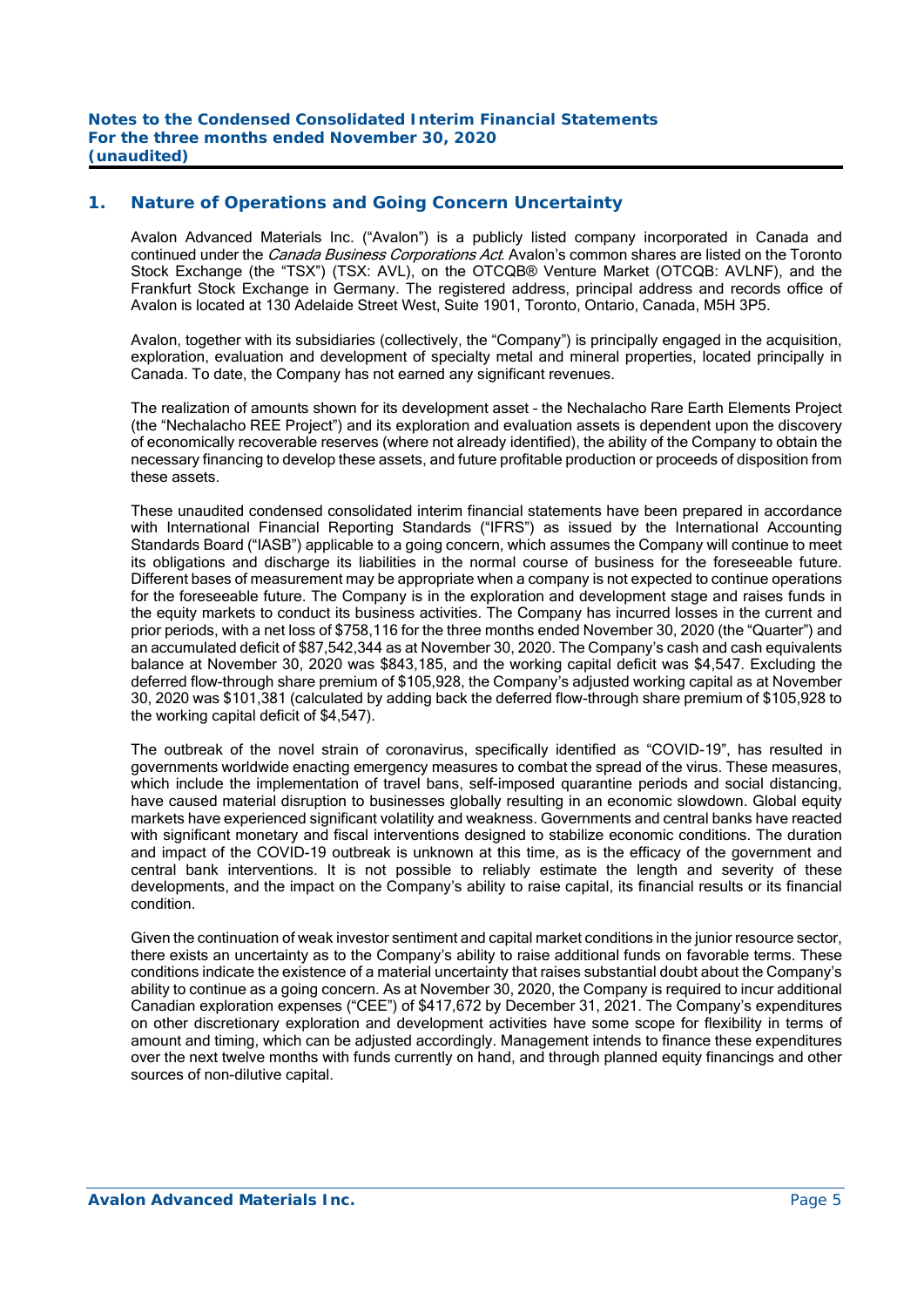## **1. Nature of Operations and Going Concern Uncertainty (continued)**

These unaudited condensed consolidated interim financial statements do not reflect the adjustments to the carrying values of assets and liabilities and the reported expenses and statement of financial position classifications that would be necessary should the going concern assumption be inappropriate, and those adjustments could be material.

These unaudited condensed consolidated interim financial statements have been reviewed and approved by the Company's Audit Committee and the Board of Directors (the "Board") on January 12, 2021.

#### **2. Basis of Presentation**

#### a) *Statement of Compliance and Basis of Presentation*

 These unaudited condensed consolidated interim financial statements, including comparatives, have been prepared in accordance with International Accounting Standards ("IAS") 34 Interim Financial Reporting, as issued by IASB.

 These unaudited condensed consolidated interim financial statements do not contain all disclosures required by IFRS and accordingly should be read in conjunction with the Company's consolidated annual financial statements for the year ended August 31, 2020.

These unaudited condensed consolidated interim financial statements have been prepared on a going concern basis using the historical cost basis, except for certain financial instruments which are measured at fair value in accordance with the policies disclosed in Note 3 of the Company's consolidated annual financial statements for the year ended August 31, 2020.

#### b) *Basis of Consolidation*

 These unaudited condensed consolidated interim financial statements include the accounts of the Company and the entities controlled by the Company. Control exists when the Company is exposed, or has rights, to variable returns from its involvement with the investee and has the ability to affect those returns through its power over the investee. The financial statements of subsidiaries are included in the consolidated financial statements from the date that control commences until the date that control ceases.

 These unaudited condensed consolidated interim financial statements include the accounts of the Company and its wholly-owned subsidiaries, 8110131 Canada Inc., Nolava Minerals Inc. ("Nolava"), and Avalon Rare Metals Ltd. ("ARML"). Nolava and ARML are incorporated in the United States of America ("USA").

 ARML has not carried on any significant operations since its inception. During the year ended August 31, 2012, 8110131 Canada Inc. acquired certain net smelter returns ("NSR") royalty interests in the Company's properties which were held by third parties. Nolava had held certain mining claims in Utah, USA and had conducted exploration work on those mining claims during fiscal year 2011 to fiscal year 2014. All intercompany transactions and balances have been eliminated on consolidation of the accounts.

 The Company also has a 50% interest in NWT Rare Earths Ltd. ("NWTREL"), with an unrelated third party owning the other 50%, which was created during the year ended August 31, 2020 to hold the exploration permits and related authorizations pertaining to the Nechalacho REE Project, in order to assist each party's development of their respective projects. NWT Rare Earths Ltd. has not carried on any significant operations since its inception and no equity earnings/losses have been allocated to the Company.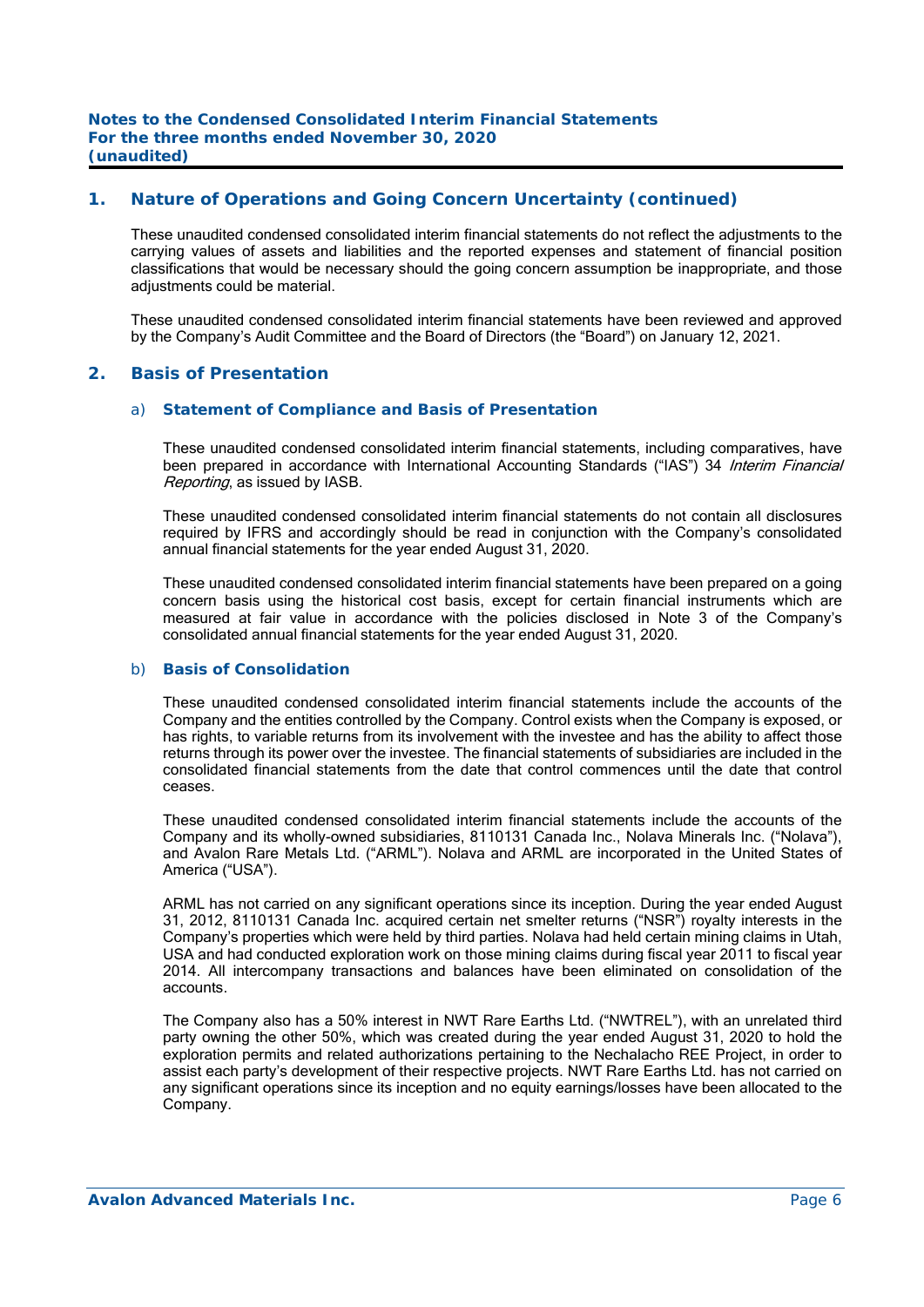# **3. Summary of Significant Accounting Policies**

These unaudited condensed consolidated interim financial statements have been prepared using the same accounting policies, significant accounting judgments and estimates, and methods of computation as the annual consolidated financial statements of the Company as at and for the year ended August 31, 2020.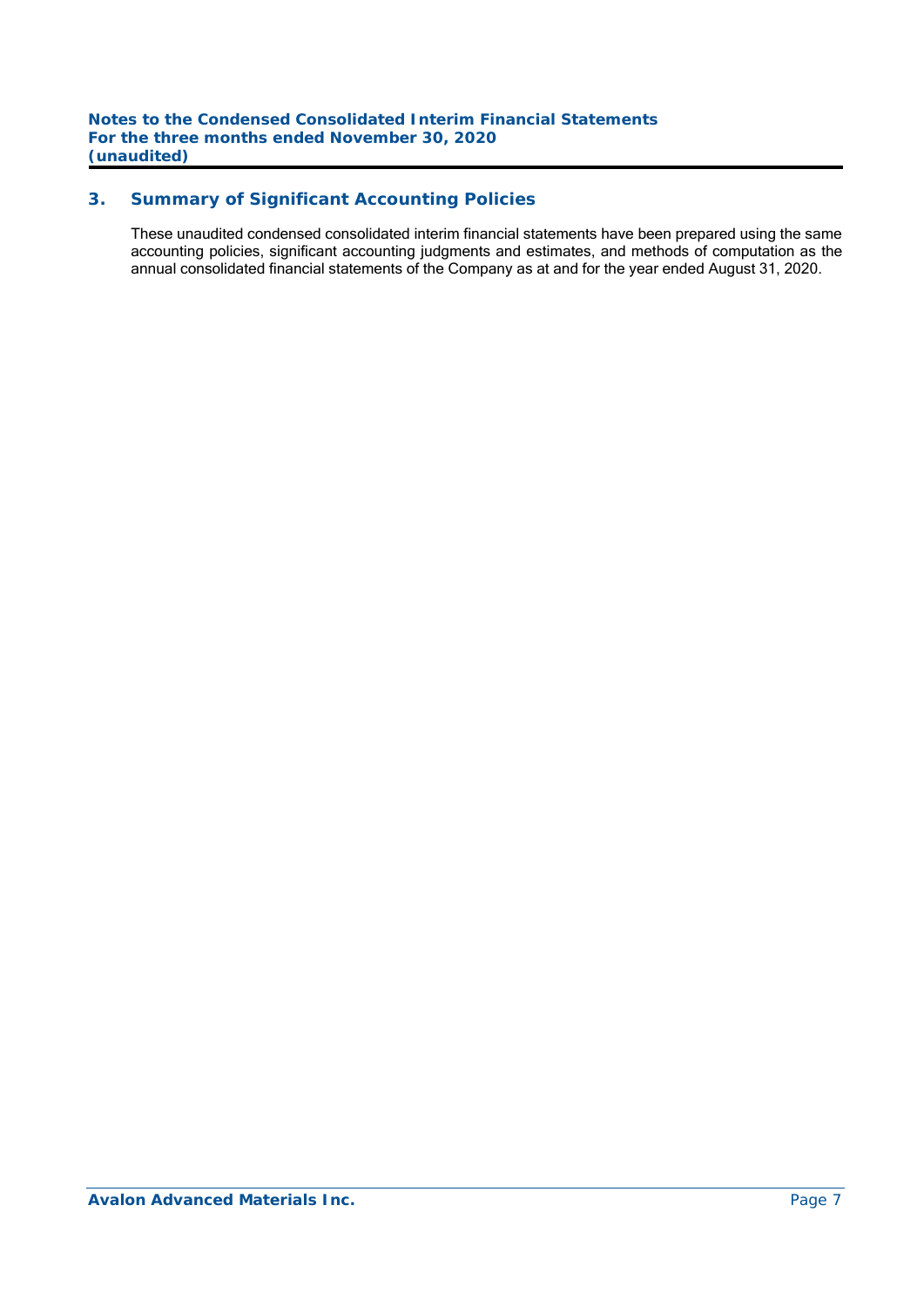# **4. Exploration and Evaluation Assets**

|                                                                                                 | September 1.<br>2020 | <b>Expenditures</b> | Impairment<br>Loss | November 30,<br>2020 |
|-------------------------------------------------------------------------------------------------|----------------------|---------------------|--------------------|----------------------|
| For the Quarter<br>Separation Rapids Lithium Project (a)<br>Lilypad Cesium-Tantalum Project (b) | 12,025,329<br>42,870 | 54,720<br>46.626    | \$                 | 12,080,049<br>89.496 |
| Other (d)                                                                                       | 15.000               | ۰                   |                    | 15,000               |
|                                                                                                 | 12.083.199           | 101.346             | \$<br>-            | 12,184,545           |

|  |  |  | For the Year Ended August 31, 2020 |  |  |
|--|--|--|------------------------------------|--|--|
|--|--|--|------------------------------------|--|--|

|                                                                                                                                                                           | September 1,<br>2019                        | <b>Expenditures</b>         | Impairment<br>Loss     | August 31,<br>2020             |
|---------------------------------------------------------------------------------------------------------------------------------------------------------------------------|---------------------------------------------|-----------------------------|------------------------|--------------------------------|
| For the Year Ended August 31, 2020<br>Separation Rapids Lithium Project (a)<br>Lilypad Cesium-Tantalum Project (b)<br>East Kemptville Tin-Indium Project (c)<br>Other (d) | 11,522,138<br>24,488<br>5,503,577<br>15.000 | 503,191<br>18,382<br>83.633 | \$<br>-<br>(5,587,210) | 12,025,329<br>42,870<br>15,000 |
|                                                                                                                                                                           | 17,065,203                                  | 605,206                     | (5,587,210)            | 12,083,199                     |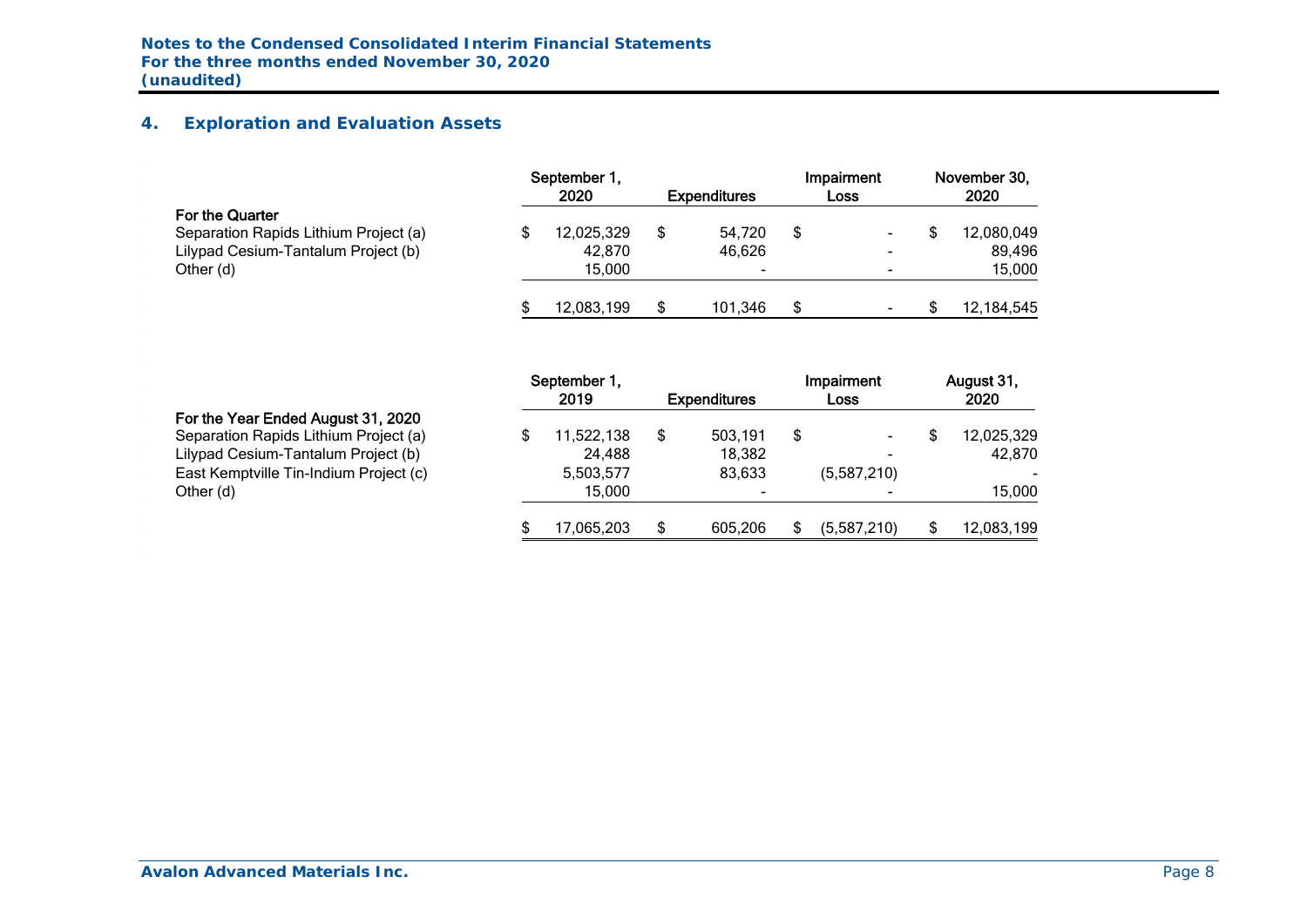## **4. Exploration and Evaluation Assets (continued)**

a) Separation Rapids Lithium Project, Ontario

The Company owns a 100% interest in certain mineral claims and a mining lease in the Kenora area of Ontario.

b) Lilypad Cesium-Tantalum Project, Ontario

The Company owns a 100% interest in certain mineral claims in the Lilypad Cesium-Tantalum property, located 150 km northeast of Pickle Lake area of Ontario.

c) East Kemptville Tin-Indium Project, Nova Scotia

The Company held a special exploration licence (the "Special Licence") to search and prospect for all minerals except for coal, salt, potash and uranium closed mine site in the East Kemptville area of Yarmouth, Nova Scotia, where the surface rights were held by the original mine developer.

The Special Licence had a term of three years which began February 2, 2015 and was renewable for an additional two one-year periods, which extended the Special Licence until February 1, 2020, after which it was converted to a regular exploration licence following regulatory policy change.

The Company completed a preliminary economic assessment during fiscal 2018 with a development model of utilizing the existing tailings management area ("TMA") and had been in negotiation with the surface rights owner to secure full tenure to the project site. Agreement in principle was reached in Fiscal 2019, however, the surface rights owner subsequently refused to sign the agreement after putting on hold any new work on TMAs on all of its closed minesites. Not having access to the existing unused tailings ponds severely limits the possibilities for economic re-development of the site. This realization coupled with the continuing difficulties in getting surface access to the project site, caused the Company to decide to withdraw its lease application and to write off the costs incurred to-date of \$5,587,210 as an impairment loss during the year ended August 31, 2020.

d) Other Resource Properties

The Company has a 100% interest in a mining lease in the Warren Township Anorthosite Project, located near Foleyet, Ontario, a 2.0% NSR interest in certain claims of the East Cedartree Gold Property located near Kenora, Ontario, and a 2.4% NSR interest in the Wolf Mountain Platinum-Palladium Project located near Thunder Bay, Ontario.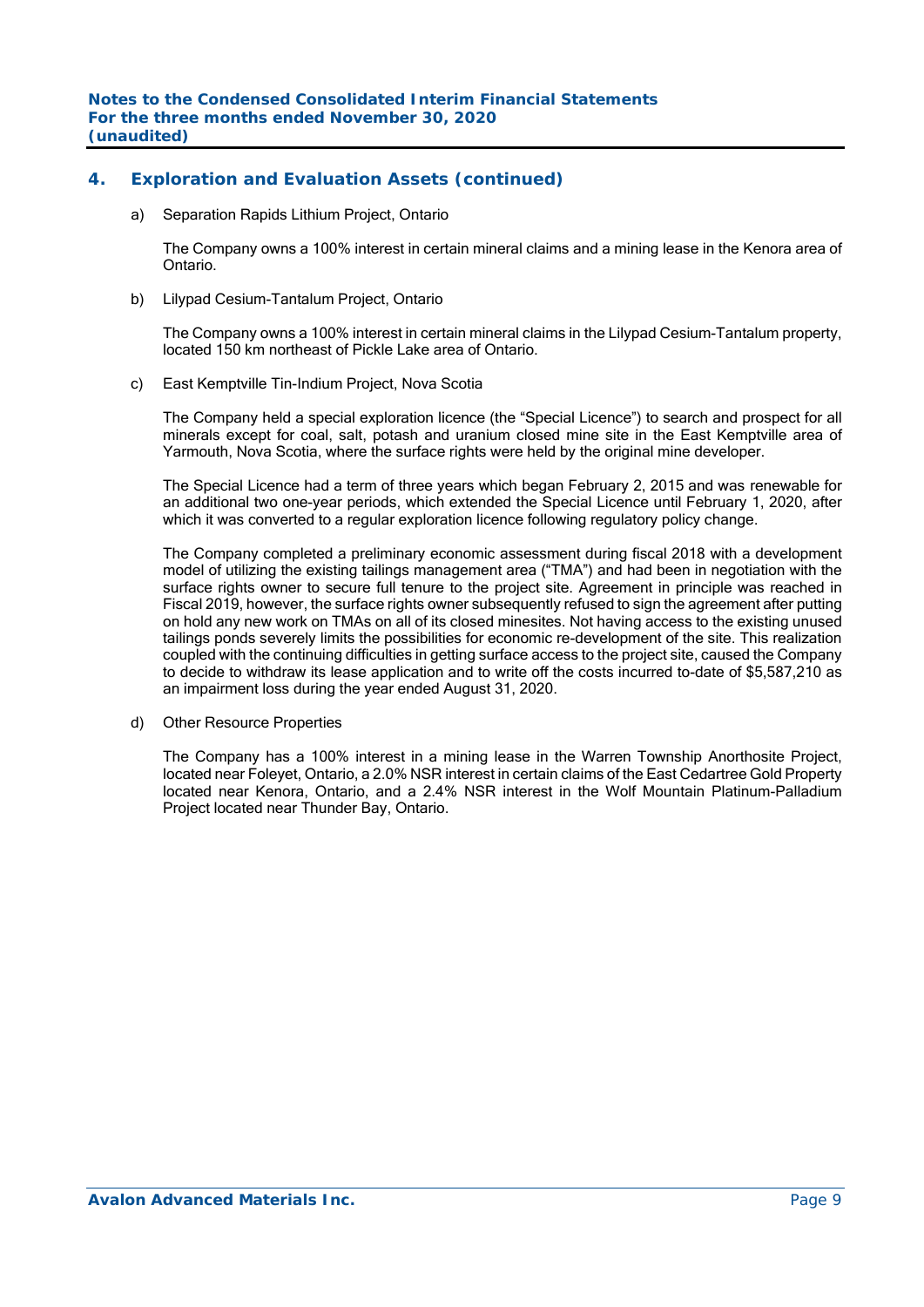# **5. Property, Plant and Equipment**

|                                                             |    | Nechalacho<br><b>REE Project</b><br>(a) |                         | <b>Airstrip</b> |               | Office,<br>Computer<br>and Office<br>Equipment (b) | Land and<br><b>Building</b> | <b>Exploration</b><br>Equipment | Leasehold<br><b>Improvements</b> |     | <b>Total</b>                     |
|-------------------------------------------------------------|----|-----------------------------------------|-------------------------|-----------------|---------------|----------------------------------------------------|-----------------------------|---------------------------------|----------------------------------|-----|----------------------------------|
| Cost<br>As at September 1, 2019                             | S. | 101,474,299                             | \$                      | 646,860         | \$            | 201,137                                            | \$<br>90,905                | \$<br>695,532                   | \$<br>101,614                    |     | \$103,210,347                    |
| <b>Additions</b><br>IFRS 16 adjustments<br><b>Disposals</b> |    | 30,340                                  |                         |                 |               | 18,575<br>1,045,810<br>(30, 283)                   |                             | 1,300                           | 5,140                            |     | 55,355<br>1,045,810<br>(30, 283) |
| As at August 31, 2020                                       |    | 101,504,639                             |                         | 646,860         |               | 1,235,239                                          | 90,905                      | 696,832                         | 106,754                          |     | 104,281,229                      |
| <b>Additions</b>                                            |    | 10,386                                  |                         |                 |               |                                                    |                             |                                 |                                  |     | 10,386                           |
| As at November 30, 2020                                     | \$ | 101,515,025                             | \$                      | 646,860         | \$            | 1,235,239                                          | \$<br>90,905                | \$<br>696,832                   | \$<br>106,754                    |     | \$104,291,615                    |
| <b>Accumulated Depreciation</b><br>As at September 1, 2019  | \$ |                                         | \$                      | 286,070         | \$            | 174,289                                            | \$<br>14,558                | \$<br>658,890                   | \$<br>94,702                     | -\$ | 1,228,509                        |
| Depreciation expense<br><b>Disposals</b>                    |    |                                         |                         | 18,974          |               | 210,352<br>(30, 283)                               | 4,191                       | 11,025                          | 1,576                            |     | 246,118<br>(30, 283)             |
| As at August 31, 2020                                       |    |                                         |                         | 305,044         |               | 354,358                                            | 18,749                      | 669,915                         | 96,278                           |     | 1,444,344                        |
| Depreciation expense                                        |    |                                         |                         | 4,364           |               | 51,381                                             | 1,048                       | 2,019                           | 604                              |     | 59,416                           |
| As at November 30, 2020                                     | \$ | $\sim 100$                              | $\sqrt[6]{\frac{1}{2}}$ | 309,408         | $\frac{1}{2}$ | 405,739                                            | \$<br>19,797                | \$<br>671,934                   | \$<br>96,882                     | \$  | 1,503,760                        |
| <b>Net Book Value</b>                                       |    |                                         |                         |                 |               |                                                    |                             |                                 |                                  |     |                                  |
| As at August 31, 2020                                       | \$ | 101,504,639                             | \$                      | 341,816         | \$            | 880,881                                            | \$<br>72,156                | \$<br>26,917                    | \$<br>10,476                     |     | \$102,836,885                    |
| As at November 30, 2020                                     |    | 101,515,025                             | \$                      | 337,452         | \$            | 829,500                                            | \$<br>71,108                | \$<br>24,898                    | \$<br>9,872                      |     | \$102,787,855                    |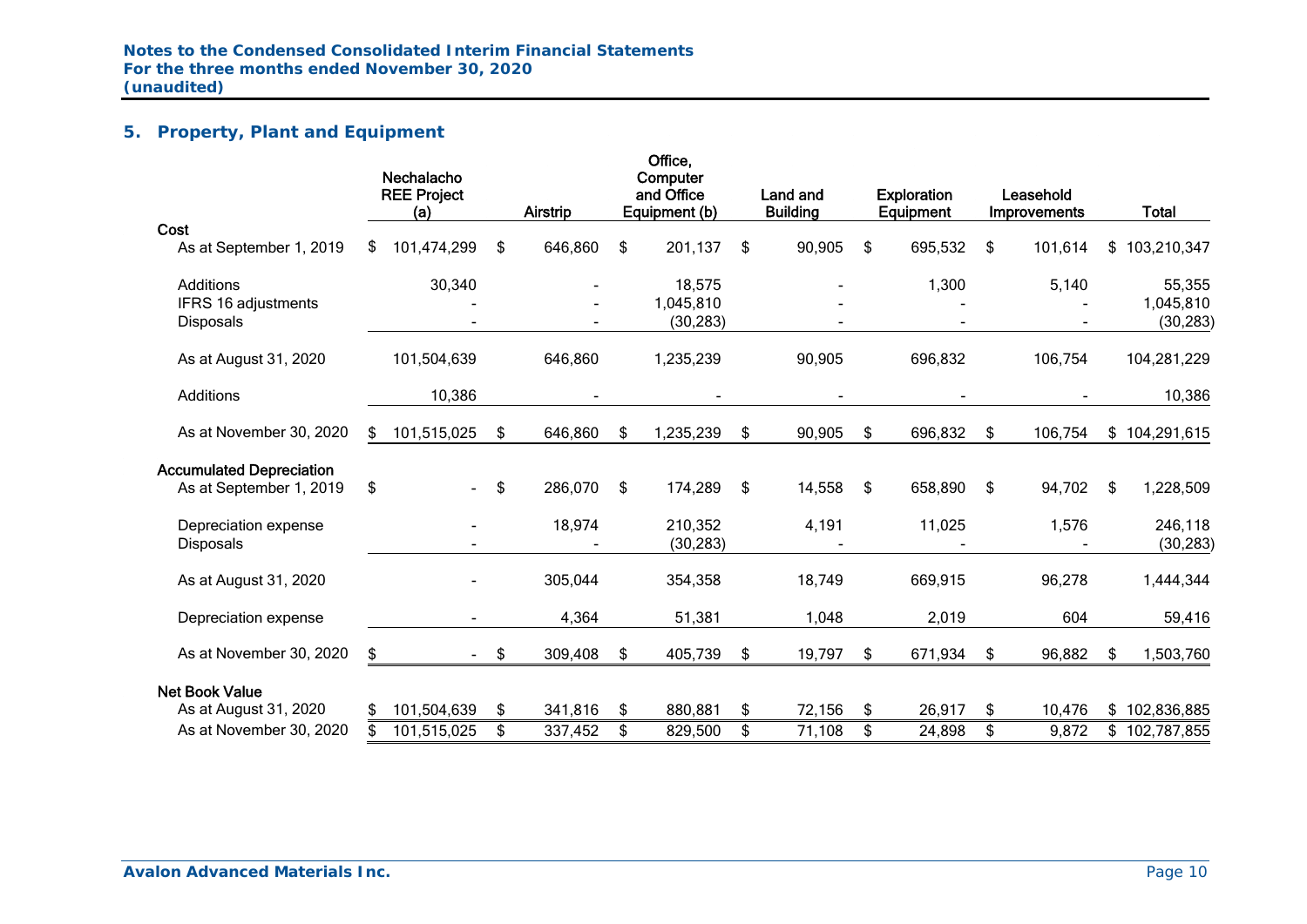## **5. Property, Plant and Equipment (continued)**

a) Nechalacho REE Project, Northwest Territories

The Company owns a 100% interest the resources below a depth of 150 metres above sea level (the "Basal Zone Resources") in eight mining leases located at Thor Lake in the Mackenzie Mining District of the Northwest Territories.

These eight contiguous mining leases total 5,786 hectares (14,297 acres), after three mining claims totalling 332 hectares on the southwest side of the original five leases were converted to mining leases. The original five leases are subject to one independently owned 2.5% Net Smelter Returns ("NSR") royalty agreement. Avalon has the contractual right to buy out this royalty on the basis of a fixed formula, which is currently approximately \$1.6 million, and which will increase at a rate equal to the Canadian prime rate until the royalty is bought out.

 During the year ended August 31, 2020, the Company disposed of the resources above a depth of 150 metres above sea level ("Upper Zone Resources") to a third party for a total cash consideration of \$5.0 million and recognized a net gain on sale of \$2,373,261. Advance payments totaling \$3.2 million had been received by August 31, 2019 and the balance of \$1.8 million was received during the year ended August 31, 2020.

 The Company retained , a 3.0% NSR royalty (the "3.0% NSR Royalty") and continue to have access to the property for development and mining of its Basal Zone resources. The Company has also agreed to waive the 3.0% NSR Royalty for the third party for the first five years of commercial production and to grant the third party the option to pay the Company \$2.0 million within eight years of the transaction closing to extend the waiver of this royalty in perpetuity. The third party has the option to purchase the Company's option in the 2.5% NSR Royalty, provided that, upon exercising the option, it extinguishes this royalty. Avalon and the third party have formed a jointly-owned corporation to hold the exploration permits and related authorizations related to their projects and have also entered into a co-ownership agreement governing each party's activities and management at site.

 During the Quarter, the Company generated net management fees of \$2,070 (2019 - \$89,987) for services provided to the third party to manage its exploration activities on the property.

 At November 30, 2020, the amount of the net assets of the Company is more than its market capitalization, IAS 36 - *Impairment of Assets* considers that an indicator of impairment is present based on external sources of information. The Company completed an impairment test on the Nechalacho Project as at November 30, 2020 and determined that the Project was not impaired. The main assumptions used to determine the recoverable amount related to Nechalacho were long-term commodity prices, changes in cost estimates, discount rates, foreign exchange rates and years to commencement of production.

b) Depreciation of \$24,696 (net of \$24,326 in rent forgiveness under the Canada Emergency Commercial Rent Assistance and rent subsidy under the Canada Emergency Rent Subsidy programs) was recognized relating to the right of use ("ROU") asset during the Quarter (2019 - \$49,023), and the carrying balance of the ROU asset was \$800,698 as at November 30, 2020 (August 31, 2020 - \$849,720).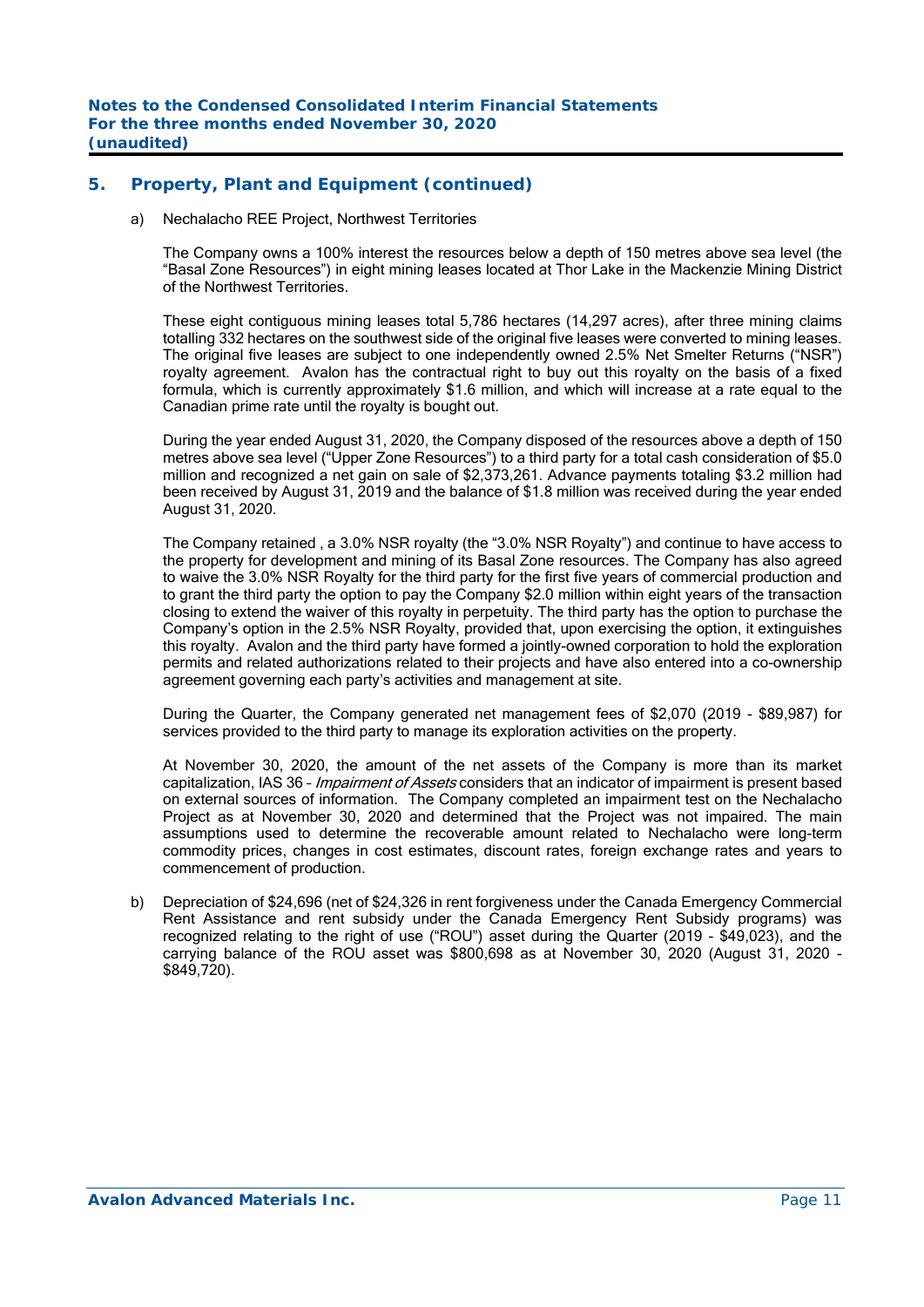## **6. Deferred Flow-Through Share Premium**

A summary of the changes in the deferred flow-through share premium amount is set out below:

| Balance - September 1, 2019<br>Increase relating to flow-through common shares issued<br>Decrease relating to CEE incurred | S | 47.481<br>136,800<br>(47, 481) |
|----------------------------------------------------------------------------------------------------------------------------|---|--------------------------------|
| Balance - August 31, 2020<br>Decrease relating to CEE incurred                                                             |   | 136.800<br>(30, 872)           |
| Balance - November 30, 2020                                                                                                |   | 105,928                        |

## **7. Lease Obligation**

The Company had the following future commitment relating to the lease contract for its office premises:

| 2021                                                | \$<br>165,157 |
|-----------------------------------------------------|---------------|
| 2022                                                | 222,556       |
| 2023                                                | 229,181       |
| 2024                                                | 233,563       |
| 2025                                                | 63,280        |
| Total future lease payments as at November 30, 2020 | 913,737       |
| Amounts representing interest                       | 88,698        |
| Present value of future lease payments              | 825,039       |
| Current portion of lease obligation                 | 183,350       |
| Non-current portion of lease obligation             | \$<br>641,689 |

#### **8. Derivative Liabilities**

The derivative liabilities consist of the warrants denominated in foreign currency, and certain warrants with exercise prices that are subject to adjustment from time to time in the event of certain common share rights offering (collectively referred to as "liability classified warrants").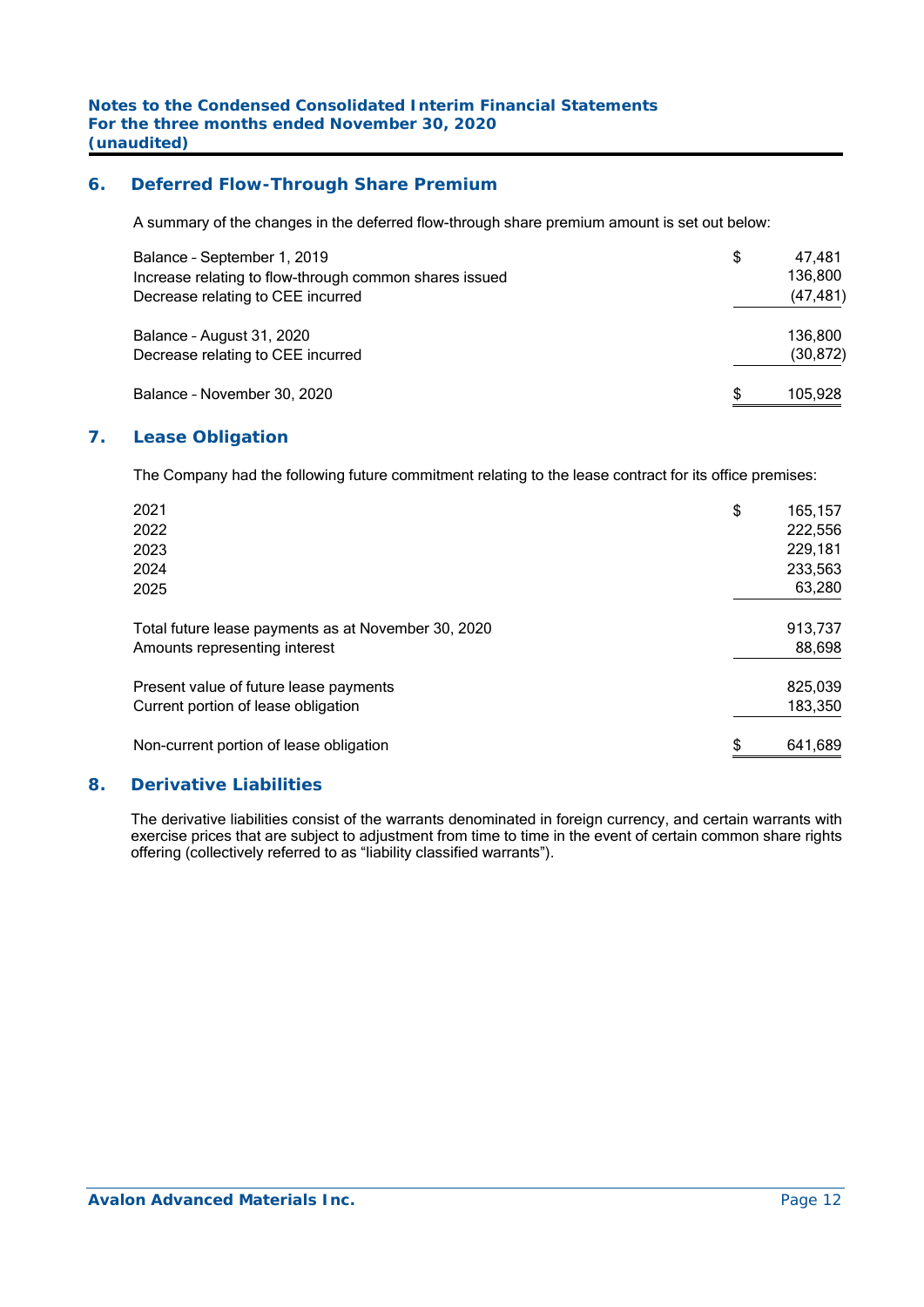## **8. Derivative Liabilities (continued)**

The following table summarizes information concerning the derivative liabilities as at the beginning and end of the respective reporting periods:

|                                                                                                               | <b>Number</b><br>of Warrants | Amount            |
|---------------------------------------------------------------------------------------------------------------|------------------------------|-------------------|
| Warrants denominated in foreign currency                                                                      |                              |                   |
| Balance - September 1, 2019, August 31, 2020 and<br>November 30, 2020                                         | 6,466,513                    | \$                |
| Other warrants subject to potential price adjustment<br>Balance - September 1, 2019<br>Increase in fair value | 21,475,000                   | 27,068<br>32,758  |
| Balance - August 31, 2020<br>Increase in fair value                                                           | 21,475,000                   | 59,826<br>193,057 |
| Balance - November 30, 2020                                                                                   | 21,475,000                   | 252,883           |
| <b>Total derivative liabilities</b>                                                                           |                              | 252,884           |

#### **9. Share Capital**

#### *a) Authorized*

 The Company is presently authorized to issue an unlimited number of common shares without par value. The Company is also authorized to issue up to 25,000,000 preferred shares without par value, of which 950 have been issued and none are outstanding as at November 30, 2020.

#### *b) Warrants*

The following table reconciles the equity classified warrants outstanding to purchase common shares of the Company at the beginning and end of the respective years:

|                                                 | <b>Number</b><br>of Warrants | Weighted<br>Average<br><b>Exercise Price</b> |
|-------------------------------------------------|------------------------------|----------------------------------------------|
| Balance - September 1, 2019                     | $8,257,500^{(1)}$            | 0.132                                        |
| Issued pursuant to equity offerings             | 3,000,000                    | 0.120                                        |
| Expired                                         | (6,060,000)                  | 0.136                                        |
| Balance - August 31, 2020 and November 30, 2020 | $5,197,500^{(1)}$            | 0.120                                        |

(1) Does not include the additional liability classified warrants as disclosed below.

During the Quarter, the expiry dates for the remaining outstanding warrants (each with an exercise price of \$0.12 per share) issued in the November 2018 Private Placement were extended. The expiry date has been extended from November 1, 2020 to November 1, 2021 for 1,900,000 warrants, and the expiry date for the remaining 287,500 warrants has been extended from November 23, 2020 to November 23, 2021. All other terms and conditions of these warrants remain unchanged.

The outstanding equity classified warrants have a weighted average remaining contract life of 1.4 years.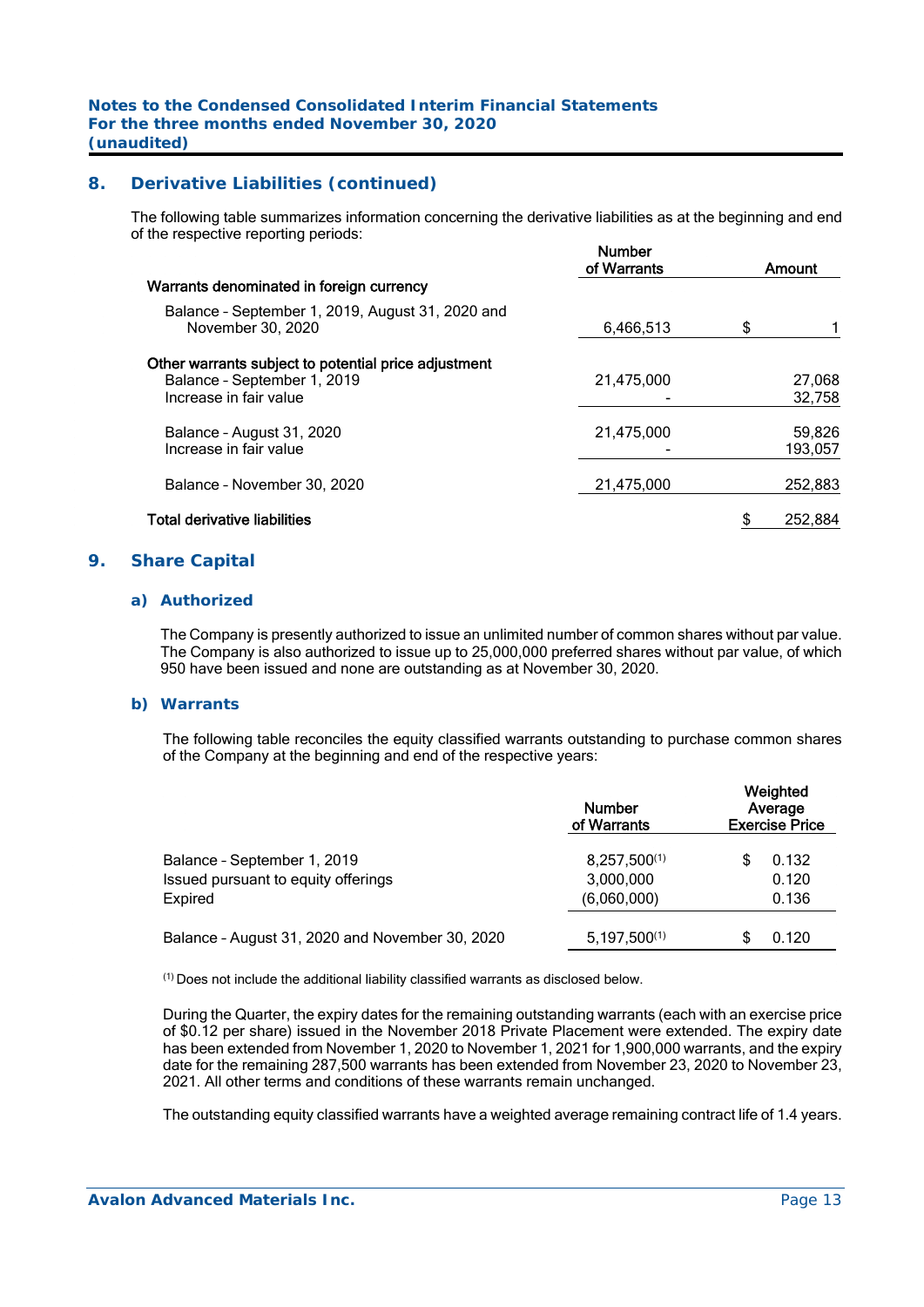### **9. Share Capital (continued)**

The warrants reserve, included as a component of the consolidated statement of changes in equity, relates to equity settled instruments issued by the Company to various stakeholders.

The Company also has the following liability classified warrants outstanding as at November 30, 2020:

- i) 6,466,513 warrants with an adjusted exercise price of US\$0.5223 per share ("US\$ Warrants") and are exercisable until June 13, 2021. These warrants are subject to certain anti-dilution provisions, which may reduce the exercise price, with a floor of US\$0.5095 per share;
- ii) 6,900,000 A1 Warrants with an exercise price of \$0.23 per share and are exercisable until March 10, 2022;
- iii) 6,250,000 B1 Warrants with an exercise price of \$0.15 per share and are exercisable until January 15, 2023;
- iv) 3,750,000 C1 Warrants with an exercise price of \$0.125 per share and are exercisable until June 29, 2023; and
- v) 4,575,000 warrants with an exercise price of \$0.07 per share and are exercisable until November 30, 2021.

The Company is also required to issue 20,000 warrants to the Northwest Territory Métis Nation in two equal installments of 10,000 warrants upon the Nechalacho REE Project meeting certain milestones.

#### *c) Share Based Payments*

The shareholders have approved a Stock Option Plan (the "Plan") that provides for the issue of up to 10% of the number of issued and outstanding common shares of the Company to eligible employees, directors and service providers of the Company.

The Plan authorizes the granting of options to purchase common shares of the Company at a price equal to or greater than the closing price of the shares on either the trading day prior to the grant or the day of the grant. The options generally vest over a period of one to four years, and generally have a term of two to five years (but can have a maximum term of up to 10 years).

The following table reconciles the stock options outstanding at the beginning and end of the respective reporting periods:

|                                                                | <b>Number</b><br>of Options                        | Weighted<br>Average<br><b>Exercise Price</b> |  |  |  |
|----------------------------------------------------------------|----------------------------------------------------|----------------------------------------------|--|--|--|
| Balance - September 1, 2019<br>Granted<br>Expired<br>Forfeited | 9,396,250<br>7,680,000<br>(3,241,250)<br>(290,000) | \$<br>0.16<br>0.08<br>0.21<br>0.10           |  |  |  |
| Balance - August 31, 2020<br>Granted<br>Expired<br>Forfeited   | 13,545,000<br>350,000<br>(785,000)<br>(200,000)    | 0.10<br>0.08<br>0.10<br>0.08                 |  |  |  |
| Balance - November 30, 2020                                    | 12,910,000                                         | 0.10                                         |  |  |  |

As at November 30, 2020, there were 5,197,000 options vested (August 31, 2020 – 5,416,250) with an average exercise price of \$0.12 per share (August 31, 2020 - \$0.12), that were exercisable.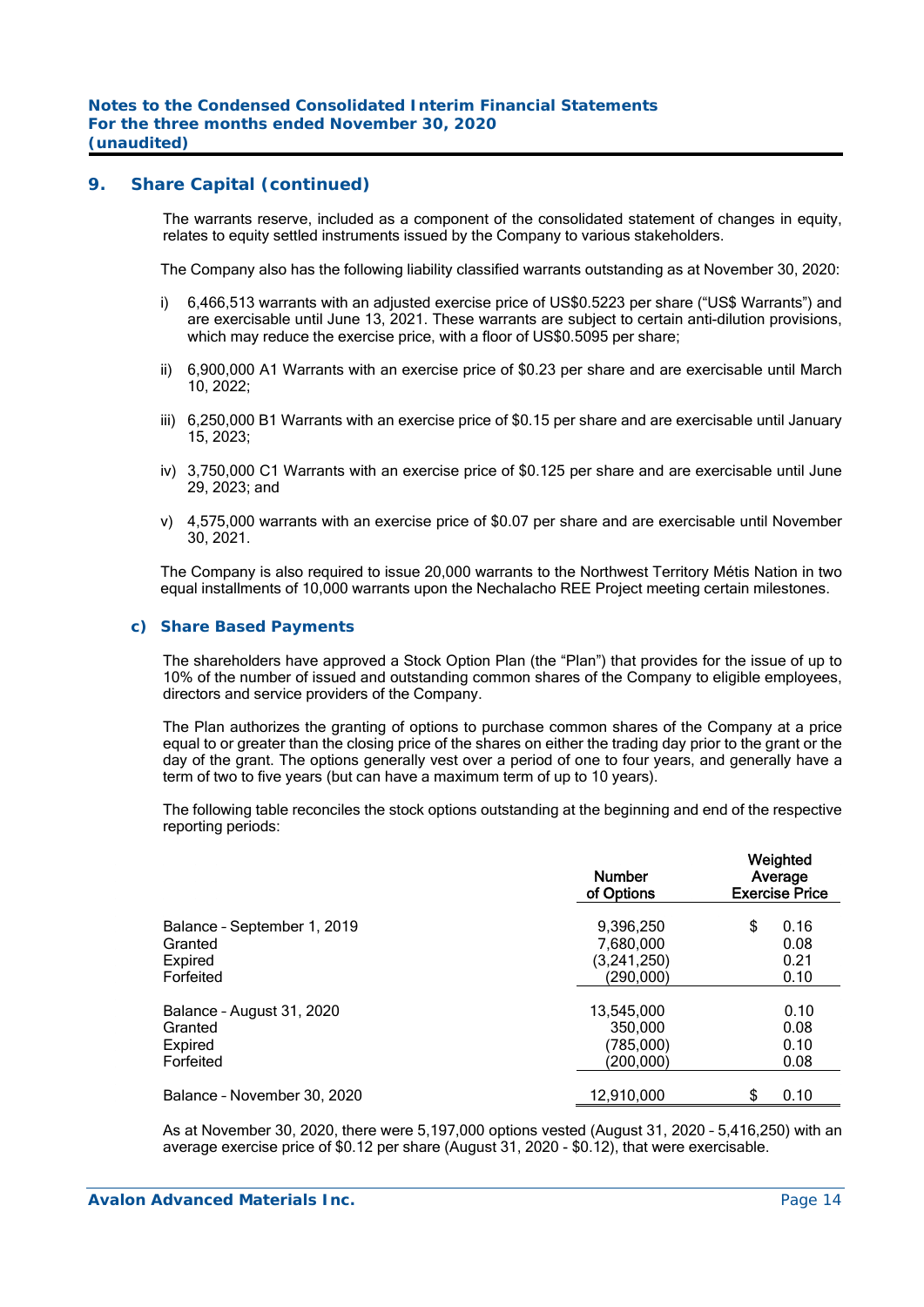## **9. Share Capital (continued)**

The share based payments reserve, included as a component of the consolidated statement of changes in equity, relates to equity settled compensation options issued by the Company to its directors, officers, employees and consultants.

The estimated fair value of options earned during the Quarter was \$26,132 (2019 – \$20,866), of which \$16 (2019 - \$109) was capitalized to property, plant and equipment, \$640 (2019 - \$2,607) was capitalized as exploration and evaluation assets, \$232 (2019 - \$329) was charged to operations as general exploration expenses, with the balance of \$25,244 (2019 – \$17,821) charged to operations as share based compensation expense.

The fair value of each option granted is estimated at the time of grant using the Black-Scholes optionpricing model. The Black-Scholes option-pricing model requires the input of subjective assumptions, including expected life of the option award, share price volatility and other assumptions. The expected life of options granted is derived from historical data on employee exercises and post-vesting employment termination behavior. Expected volatility is based on the historic volatility of the Company's shares. These assumptions involve inherent uncertainties and the application of management judgment. In addition, the Company is required to estimate the expected forfeiture rate and only recognize expense for those options expected to vest.

The weighted average assumptions for grants during the Quarter and the year ended August 31, 2020 are as follows:

| November 30,<br>2020 | August 31,<br>2020 |
|----------------------|--------------------|
| \$0.08               | \$0.08             |
| \$0.06               | \$0.05             |
| 0.32%                | 1.00%              |
| 3.8                  | 3.6                |
| 89%                  | 80%                |
| Nil                  | Nil                |
| \$0.04               | \$0.02             |
| 14%                  | 14%                |
|                      |                    |

The following table summarizes information concerning outstanding and exercisable options as at November 30, 2020:

|                             | <b>Weighted Average</b><br>Remaining |                    |                         |
|-----------------------------|--------------------------------------|--------------------|-------------------------|
| <b>Exercise Price Range</b> | Outstanding                          | <b>Exercisable</b> | <b>Contractual Life</b> |
| $$0.25 - $0.25$             | 300,000                              | 300,000            | 0.5 years               |
| $$0.20 - $0.24$             | 90,000                               | 90,000             | 0.8 years               |
| $$0.15 - $0.19$             | 880,000                              | 697,500            | 1.2 years               |
| $$0.11 - $0.14$             | 2,630,000                            | 2,015,000          | 1.5 years               |
| $$0.08 - $0.10$             | 9,010,000                            | 2,095,000          | 3.4 years               |
|                             | 12,910,000                           | 5,197,500          |                         |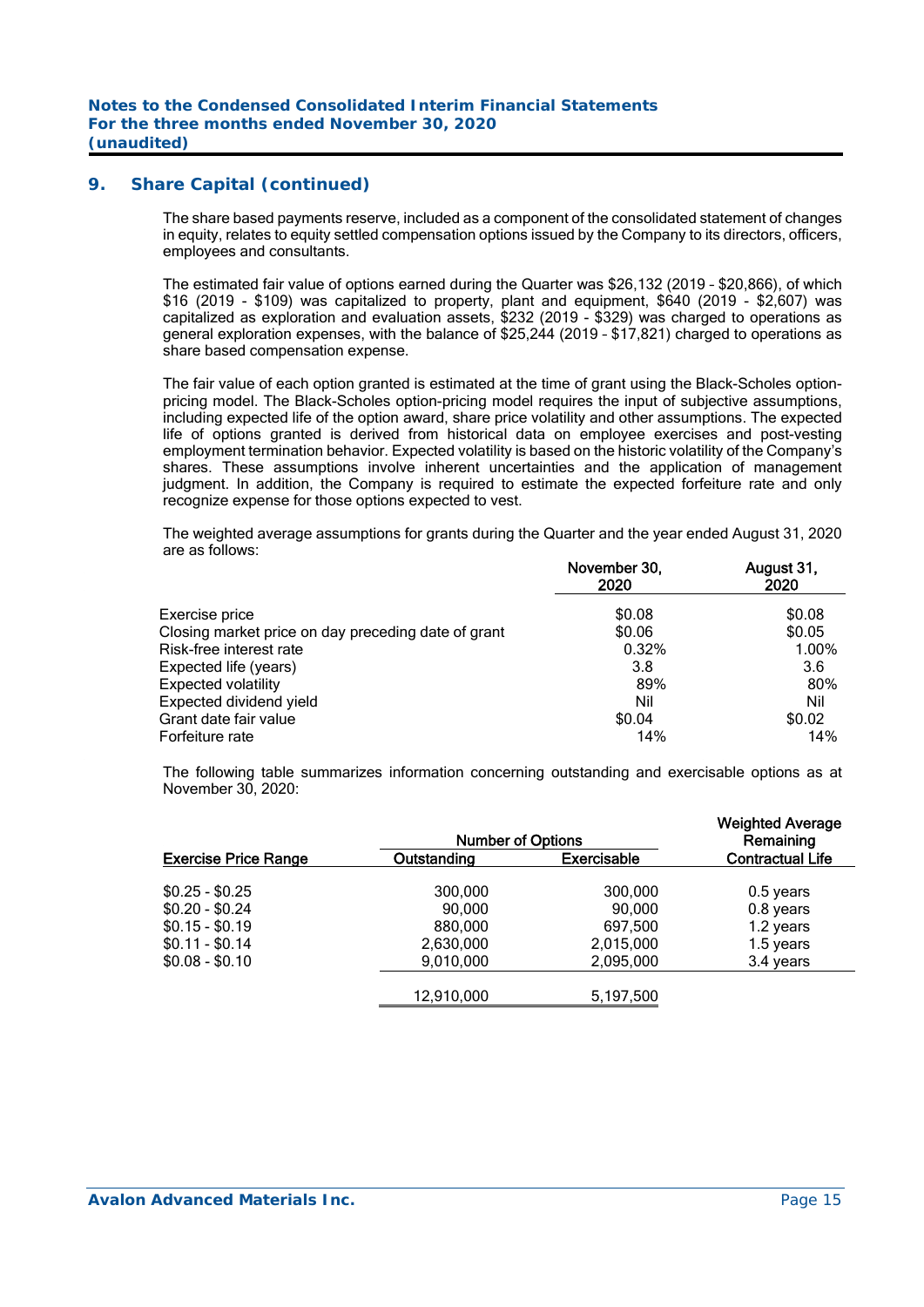### **9. Share Capital (continued)**

#### *d) Brokers' Compensation Warrants*

The following table summarizes information concerning outstanding brokers' compensation warrants as at the beginning and end of the respective reporting periods:

|                                                 | Number of<br>Compensation<br><b>Warrants</b> | Weighted<br>Average<br><b>Exercise Price</b> |              |  |
|-------------------------------------------------|----------------------------------------------|----------------------------------------------|--------------|--|
| Balance - September 1, 2019<br>Expired          | 420,000<br>(420,000)                         | \$                                           | 0.15<br>0.15 |  |
| Balance - August 31, 2020 and November 30, 2020 | ۰                                            | \$.                                          | ۰            |  |

The brokers' compensation warrants reserve, included as a component of the consolidated statement of changes in equity, relates to equity settled compensation instruments issued by the Company to external service providers.

#### **10. Corporate and Administrative Expenses**

Corporate and administrative expenses for the three months ended November 30, 2020 and 2019 consist of the following:

|                                              | November 30,<br>2020 | November 30,<br>2019 |         |  |
|----------------------------------------------|----------------------|----------------------|---------|--|
| Salaries and benefits $(1)$                  | \$<br>268,368        | \$                   | 356,588 |  |
| Directors' fees $(2)$                        | 1.925                |                      | 5,000   |  |
| Consulting and professional fees             | 148,178              |                      | 79,727  |  |
| Office, insurance and other expenses         | 57,453               |                      | 73,931  |  |
| Shareholders' communications and filing fees | 36,348               |                      | 42,209  |  |
| Travel and related costs                     | 1,755                |                      | 22,522  |  |
|                                              | 514.027              | S                    | 579.977 |  |

- (1) These figures do not include share based compensation and are net of the Canada Emergency Wage Subsidy ("CEWS") of \$69,801 (2019 – \$Nil). Employees' salaries and benefits including share based compensation expensed for the Quarter totaled \$281,609 (2019 - \$368,584).
- (2) These figures are net of the CEWS of \$3,154 (2019 \$Nil).

## **11. Related Party Disclosures**

Balances and transactions between the Company and its subsidiaries have been eliminated on consolidation and are not disclosed in this note. Details of the transactions between the Company and other related parties are disclosed below:

#### *a) Trading transactions*

There has been no material trading transactions with related parties during each of the three months ended November 30, 2020 and 2019.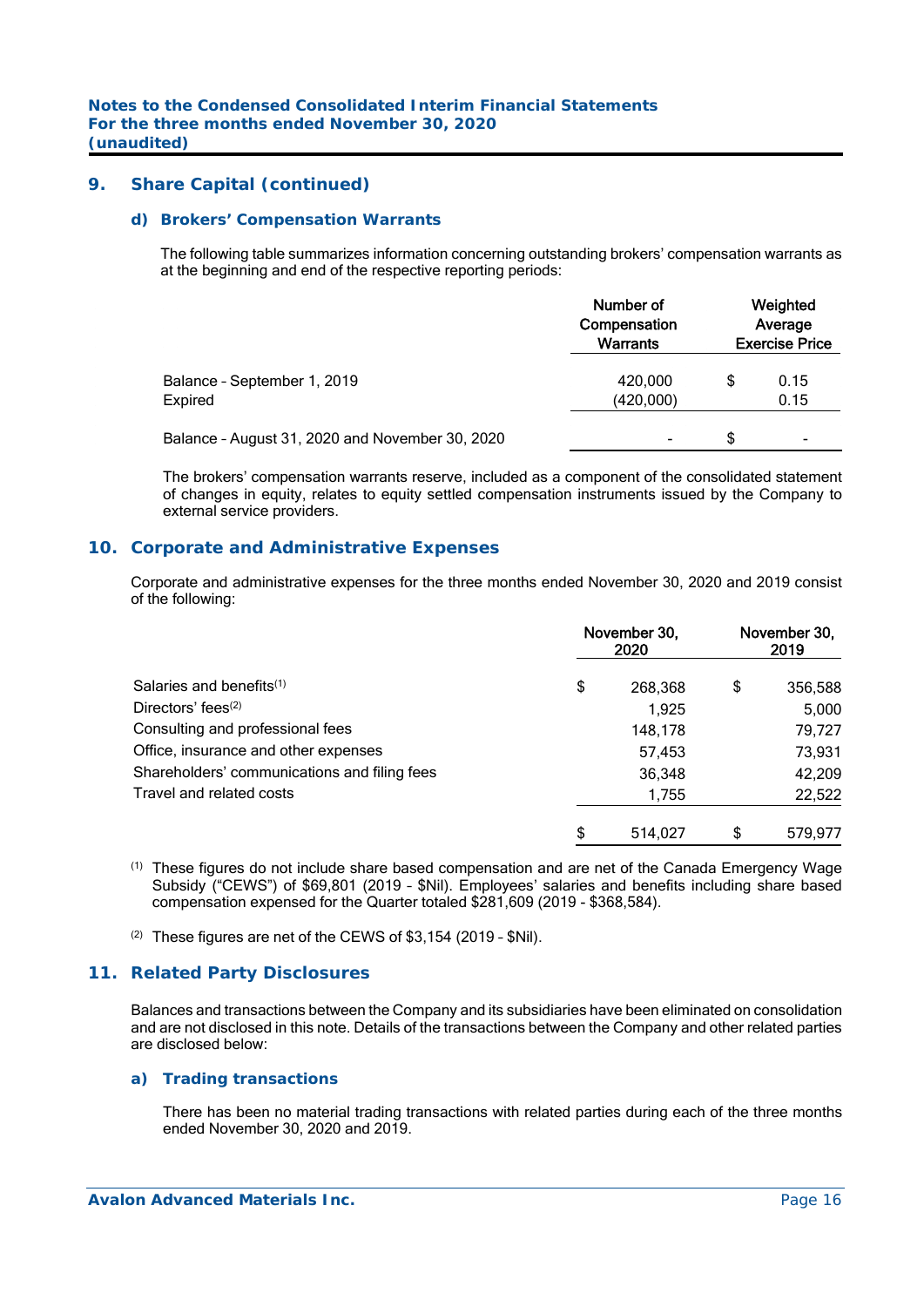### **11. Related Party Disclosures (continued)**

#### *b) Compensation of key management personnel*

The remuneration of directors and other key members of the Company's senior management team during each of the three months ended November 30, 2020 and 2019 are as follows:

|                                                       | November 30, | November 30,<br>2019 |  |         |
|-------------------------------------------------------|--------------|----------------------|--|---------|
| Salaries, benefits and directors' fees <sup>(1)</sup> | \$           | 308.462              |  | 362,052 |
| Share based compensation <sup>(2)</sup>               |              | 16,607               |  | 15,906  |
|                                                       | S            | 325,069              |  | 377,958 |

- (1) Salaries and benefits of key management personnel capitalized to exploration and evaluation assets and PPE totaled \$21,399 (2019 - \$81,158).
- $(2)$  Fair value of stock options earned and recognized as share based compensation during the respective reporting period.

Unpaid directors' fees and salaries included in accrued liabilities and owing to the directors and members of the Company's senior management team totaled \$188,800 as at November 30, 2020 (August 31, 2020 - \$188,800).

#### **12. Financial Instruments**

IFRS 7 establishes a fair value hierarchy that reflects the significance of inputs used in making fair value measurements as follows:

- Level 1 guoted prices in active markets for identical assets or liabilities;
- Level 2 inputs other than quoted prices included in Level 1 that are observable for the asset or liability, either directly (i.e. as prices) or indirectly (i.e. from derived prices); and
- Level 3 inputs for the asset or liability that are not based upon observable market data.

Assets are classified in their entirety based on the lowest level of input that is significant to the fair value measurement. The fair values of the Company's warrants denominated in a currency that is not the functional currency of the Company and the warrants with exercise prices that are subject to adjustment from time to time are based on Level 2 inputs that are observable for the liability such as interest rate, dividend yield and historical volatility.

#### *Fair Values*

Except as disclosed elsewhere in these consolidated financial statements, the carrying amounts for the Company's financial instruments approximate their fair values because of the short-term nature of these items.

The Company's risk exposures and the impact on the Company's financial instruments are summarized below:

#### *Credit risk*

The Company is not exposed to any significant credit risk as at November 30, 2020. The Company's cash and cash equivalents are either on deposit with two major Canadian Chartered banking groups in Canada or invested in bankers' acceptance notes or guaranteed investment certificates issued by a major Canadian Chartered banking group. The Company's receivables primarily consist of Goods and Services Tax/Harmonized Sales Tax receivable, government grants and refundable security deposits with various federal and provincial governments and are therefore not subject to significant credit risk.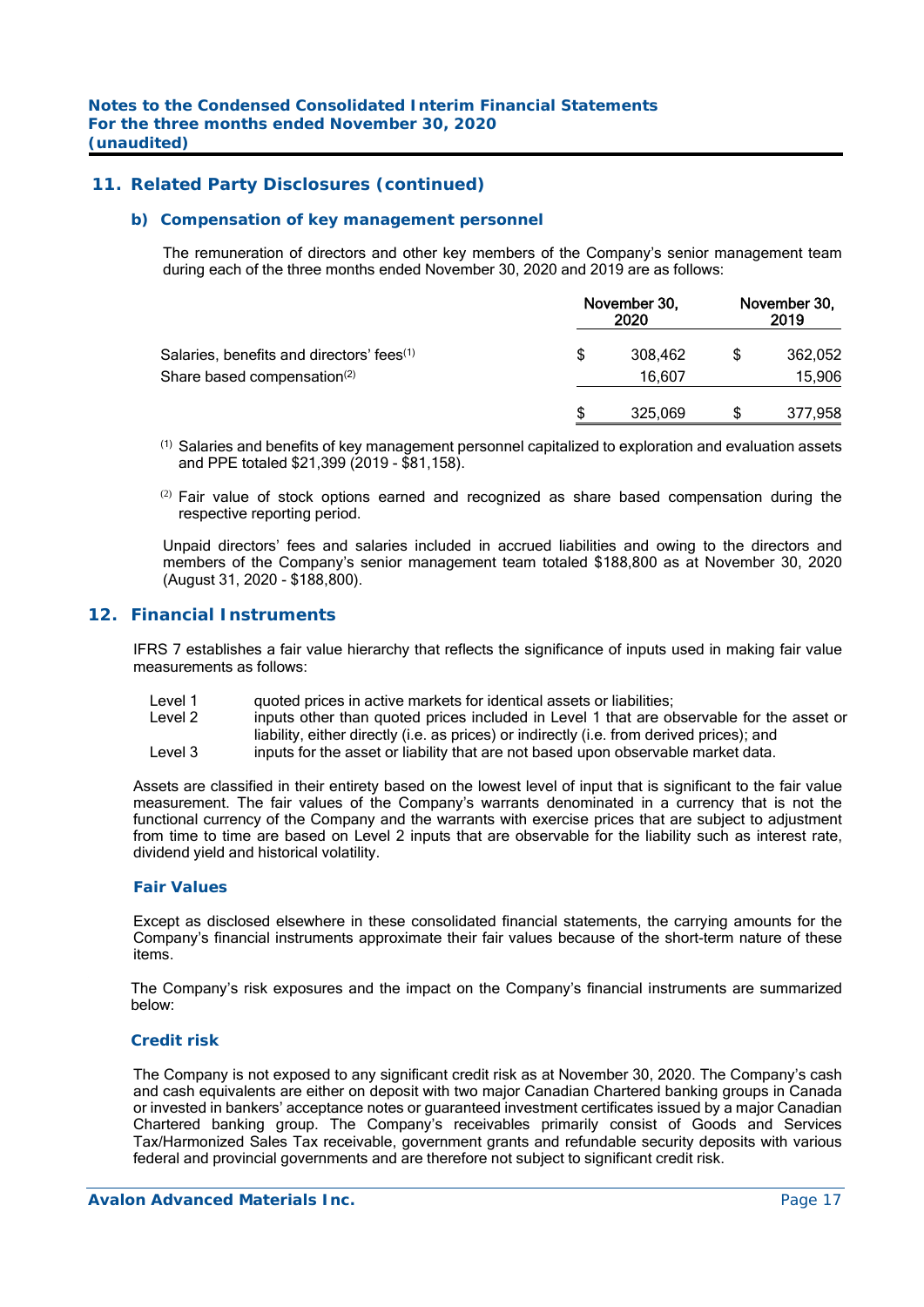## **12. Financial Instruments (continued)**

#### *Liquidity risk*

Liquidity risk is the risk that an entity will not be able to meet its financial obligations as they come due. The Company has in place a planning and budgeting process to assist in determining the funds that are required to support the Company's normal operating requirements on an on-going basis and its plans for exploration and development expenditures. The Company ensures that there are sufficient funds to meet its short-term requirements, taking into account its anticipated cash flows from operations and its holdings of cash and cash equivalents.

As at November 30, 2020, the Company has current assets of \$1,143,890 and current liabilities of \$1,148,437. The Company's working capital deficit as at November 30, 2020 was \$4,547. Excluding the deferred flow-through share premium of \$105,928, the Company's adjusted working capital as at November 30, 2020 was \$101,381, (calculated by adding back the deferred flow-through share premium of \$105,928 to the working capital deficit of \$4,547). As the de-recognition of the deferred flow-through share premium will not require the future out flow of resources by the Company, it is management's belief that the adjusted working capital figure provides useful information in assessing the Company's liquidity risk.

Repayments due by period as of November 30, 2020:

|                                                                 | <b>Within</b><br>1 Year | $1-3$<br>Years  | $4 - 5$<br>Years | Over<br>5 Years |      | Total              |
|-----------------------------------------------------------------|-------------------------|-----------------|------------------|-----------------|------|--------------------|
| Accounts payable and accrued liabilities \$<br>Lease obligation | 859,159 \$<br>220.455   | - \$<br>454.477 | - \$<br>238,805  |                 | - \$ | 859,159<br>913,737 |
|                                                                 | $$1,079,614$ \$         | 454,477 \$      | 238,805 \$       |                 |      | $-$ \$ 1,772,896   |

#### *Market risk*

i) Interest rate risk

 The Company has cash and cash equivalents balances and it has no interest-bearing debt. The Company's current policy is to invest its excess cash in highly liquid money market investments such as bankers' acceptance notes, treasury bills and GICs. These short term money market investments are subject to interest rate fluctuations.

ii) Foreign currency risk

 The Company's functional currency is the Canadian dollar. The majority of the Company's purchases are transacted in Canadian dollars. Other than the US\$ Warrants as disclosed in Note 9b, the Company had no other significant financial assets or financial liabilities denominated in foreign currencies as at November 30, 2020.

iii) Price risk

 The prices of metals and minerals fluctuate widely and are affected by many factors outside of the Company's control. The prices of metals and minerals and future expectation of such prices have a significant impact on the market sentiment for investment in mining and mineral exploration companies. This in turn may impact the Company's ability to raise equity financing for its long term working capital requirements.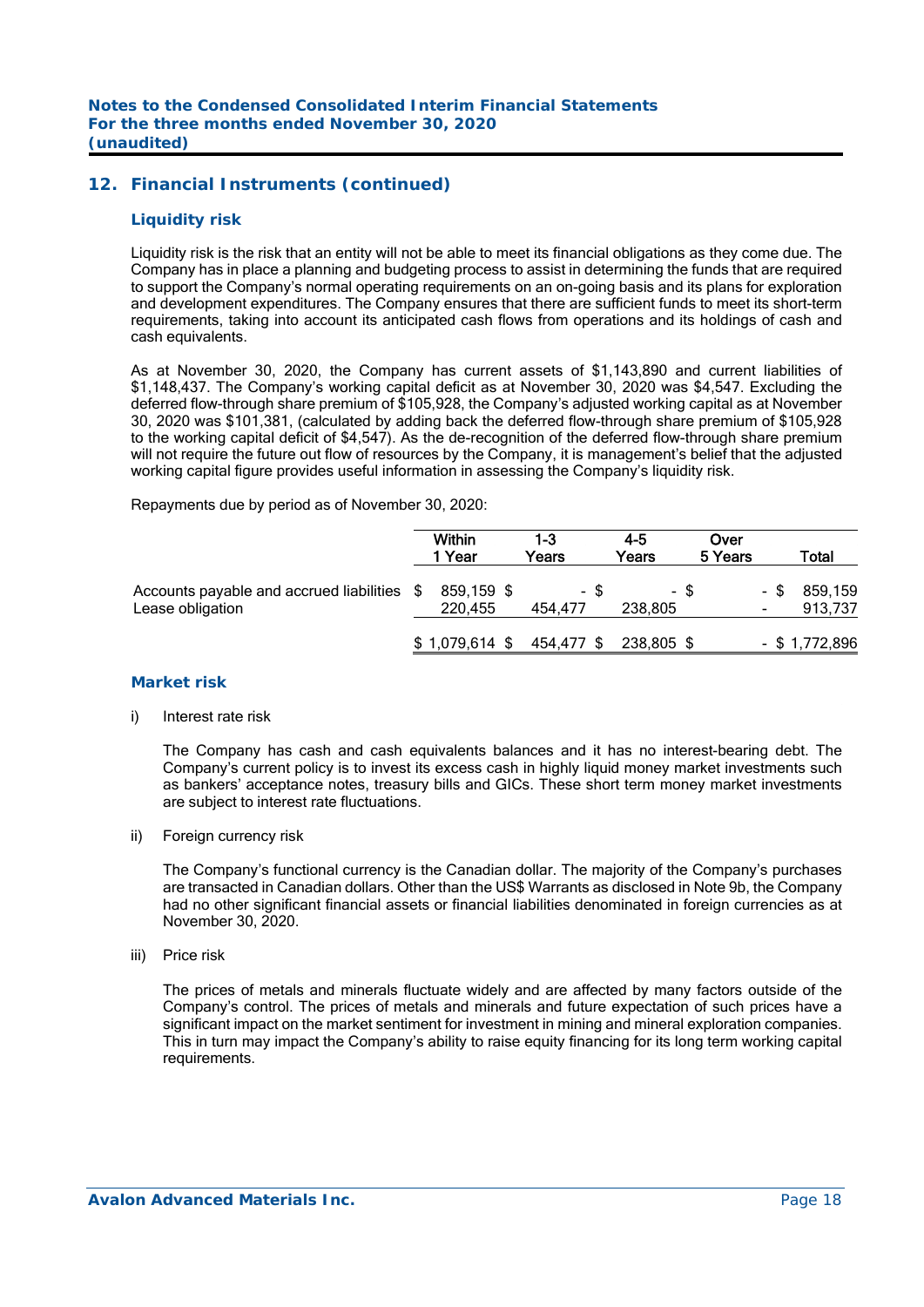## **12. Financial Instruments (continued)**

#### *Sensitivity analysis*

 Considering the Company's budget expenditures for the balance of fiscal 2021 and its current cash and cash equivalents of \$843,185, with other variables held constant, sensitivity to a plus or minus 25 basis points change in interest rates would not have any significant effect on the Company's net loss for the balance of fiscal 2021.

 Other than the US\$ Warrants as disclosed in Note 9b, the Company had no other significant financial assets or financial liabilities denominated in foreign currencies as at November 30, 2020, and its anticipated ongoing expenditures to be transacted in US dollars for the next nine month period is approximately US\$110,000. If the Canadian dollar weakens (or strengthens) 5% against the US dollar with other variables held constant, it would not have any significant effect on the Company's expenditures over a nine month period.

#### **13. Supplemental Cash Flow Information**

 Non-cash financing and investing transactions not reflected in the Condensed Consolidated Interim Statements of Cash Flows for the three months ended November 30, 2020 and 2019 are as follows:

|                                                                              |    | November 30,<br>2020 | November 30,<br>2019 |           |
|------------------------------------------------------------------------------|----|----------------------|----------------------|-----------|
| Share based compensation capitalized as property, plant and<br>equipment     | \$ | 16                   | S                    | 109       |
| Share based compensation capitalized as exploration and evaluation<br>assets |    | 640                  |                      | 2.607     |
| Depreciation expense capitalized as exploration and evaluation assets        |    | 548                  |                      | 1.949     |
| Property, plant and equipment acquired under lease arrangement               |    |                      |                      | 1,045,810 |
|                                                                              | S  | 1.204                |                      | 1,050,475 |

## **14. Events After the Reporting Period**

Subsequent to end of the Quarter:

- a) the Company granted an aggregate of 760,000 stock options with a weighted average exercise price of \$0.11 per share to certain employees and consultants of the Company. The weighted average contract life of these options at issuance was 4.2 years;
- b) the Company issued 150,000 common shares pursuant to the exercise of 150,000 stock options with an exercise price of \$0.12 per share;
- c) the expiry date of 425,000 stock options with an exercise price of \$0.12 per share has been extended from January 11, 2021 to February 1, 2021 due to the on-going trading black-out period around the pending release of the Company's Interim Financial statements for the Quarter. All other terms and conditions of these options remain unchanged;
- d) the Company had 125,000 stock options with an average exercise price of \$0.12 per share expired; and